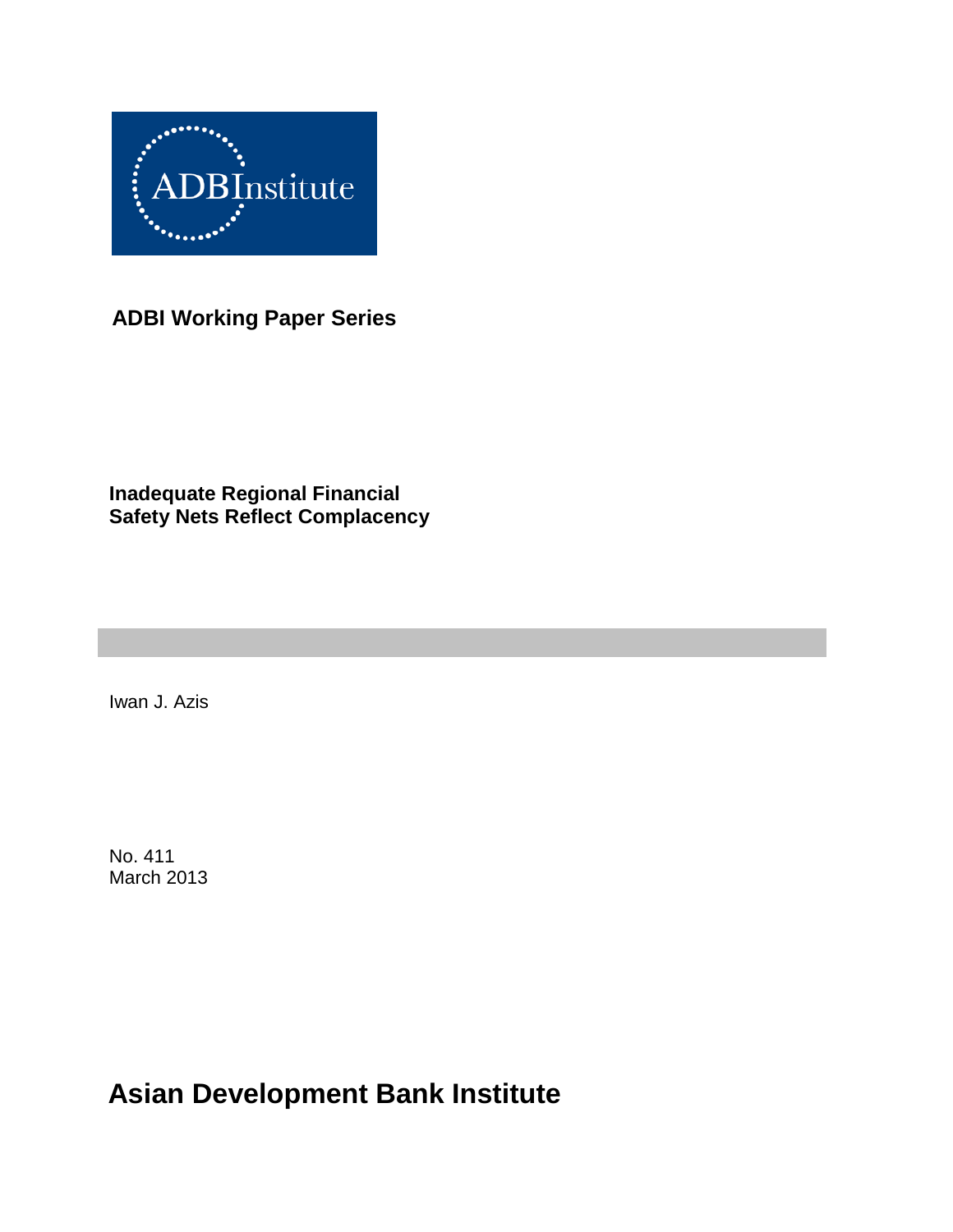Iwan J. Azis is professor at Cornell University and head of the Office of Regional Economic Integration at the Asian Development Bank.

The views expressed in this paper are the views of the author and do not necessarily reflect the views or policies of ADBI, the ADB, its Board of Directors, or the governments they represent. ADBI does not guarantee the accuracy of the data included in this paper and accepts no responsibility for any consequences of their use. Terminology used may not necessarily be consistent with ADB official terms.

The Working Paper series is a continuation of the formerly named Discussion Paper series; the numbering of the papers continued without interruption or change. ADBI's working papers reflect initial ideas on a topic and are posted online for discussion. ADBI encourages readers to post their comments on the main page for each working paper (given in the citation below). Some working papers may develop into other forms of publication.

Suggested citation:

Azis, I.J. 2013. Inadequate Regional Financial Safety Nets Reflect Complacency. ADBI Working Paper 411. Tokyo: Asian Development Bank Institute. Available: http://www.adbi.org/workingpaper/2013/03/07/5534.inadequate.regional.financial.safety.nets/

Please contact the author for information about this paper.

Email: [ija1@cornell.edu;](mailto:ija1@cornell.edu) iazis@adb.org

Asian Development Bank Institute Kasumigaseki Building 8F 3-2-5 Kasumigaseki, Chiyoda-ku Tokyo 100-6008, Japan

Tel: +81-3-3593-5500 Fax: +81-3-3593-5571 URL: www.adbi.org E-mail: info@adbi.org

© 2013 Asian Development Bank Institute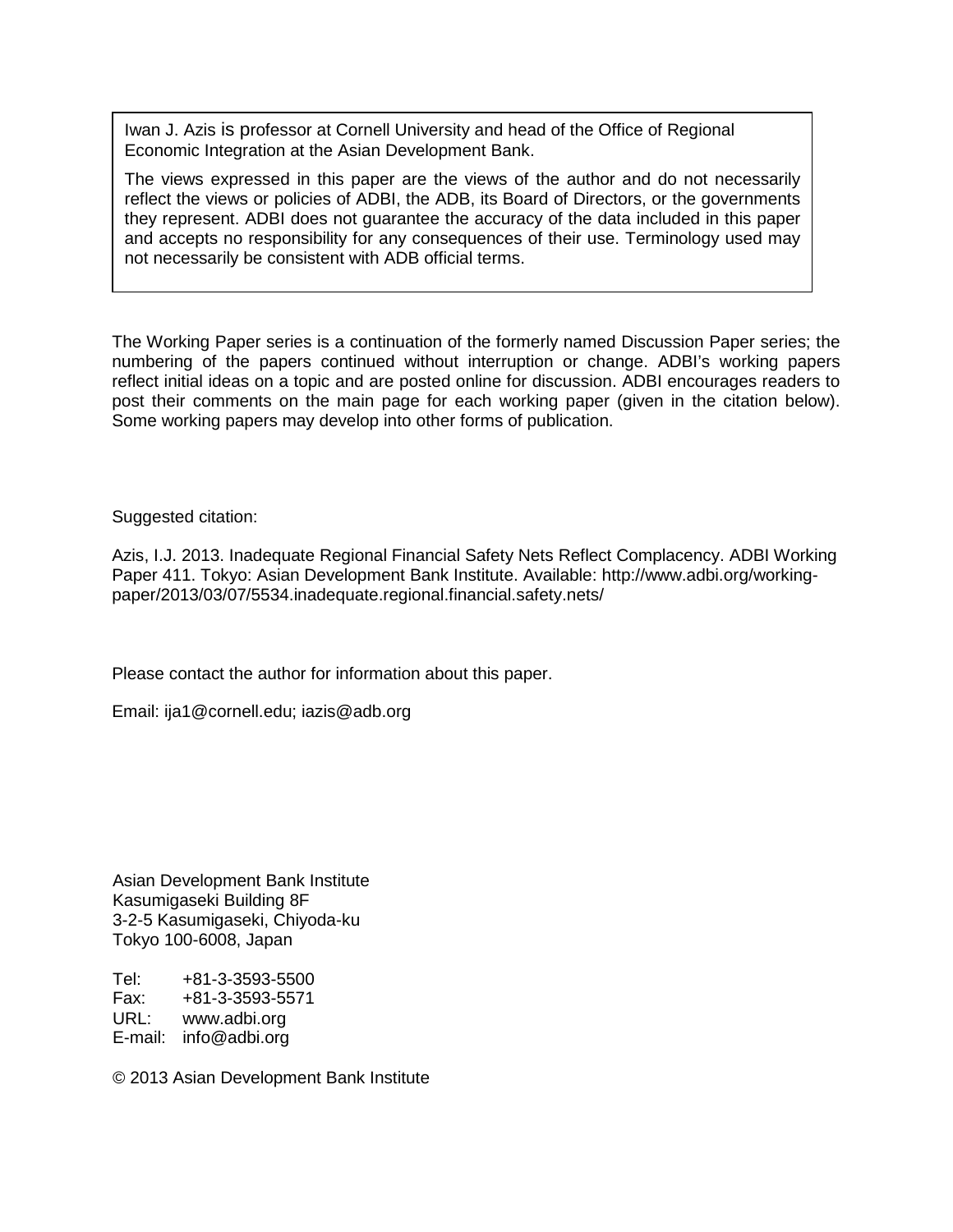#### **Abstract**

To the extent that financial contagion from the United States and the euro area crisis has occurred in Asia, this paper focuses on the importance of strengthening the regional financial safety nets. By conjecturing that efforts to prevent and manage a crisis are the essence of providing such safety nets, I argue that efforts made by ASEAN+3 officials, especially in the provision of liquidity support during a crisis, are far from adequate. The collapse of Lehman Brothers in the autumn of 2008 could be a game-changer in the global financial market, making the probability of financial contagion higher than ever before. Even with improved financial conditions and stronger regulations in ASEAN+3 member countries, contagion can and will strike. Making the Chiang Mai Initiative Multilateralization more effective is therefore urgent and critical.

#### **JEL Classification: F15, F32, F33**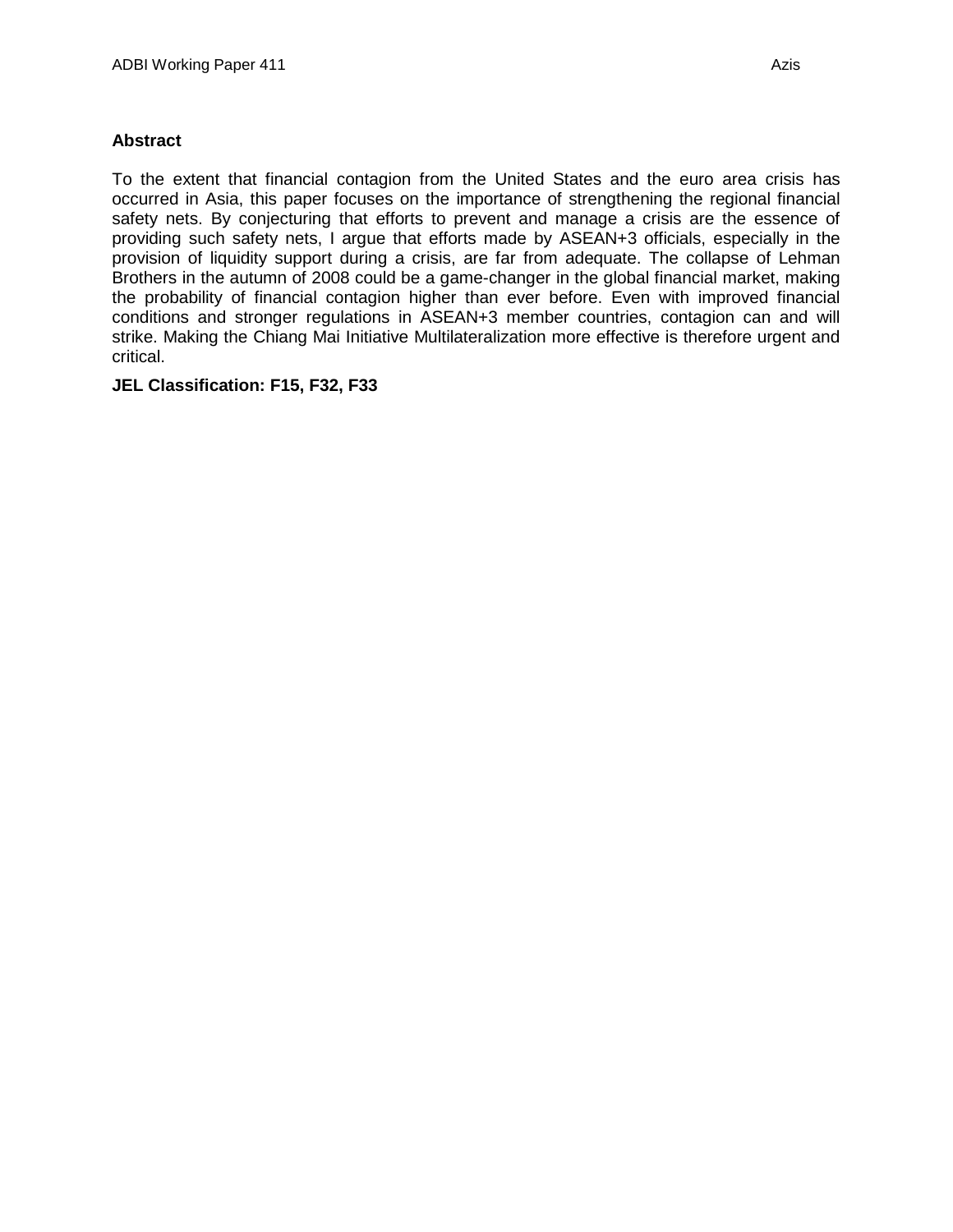# **Contents**

| 2. |                                                                                                                                                                   |  |
|----|-------------------------------------------------------------------------------------------------------------------------------------------------------------------|--|
|    | Asian Bond Market Initiative and the Credit Guarantee Investment Facility 4<br>2.1<br>2.2 Chiang Mai Initiative Multilateralization and the ASEAN+3 Macroeconomic |  |
|    |                                                                                                                                                                   |  |
|    |                                                                                                                                                                   |  |
|    |                                                                                                                                                                   |  |
|    |                                                                                                                                                                   |  |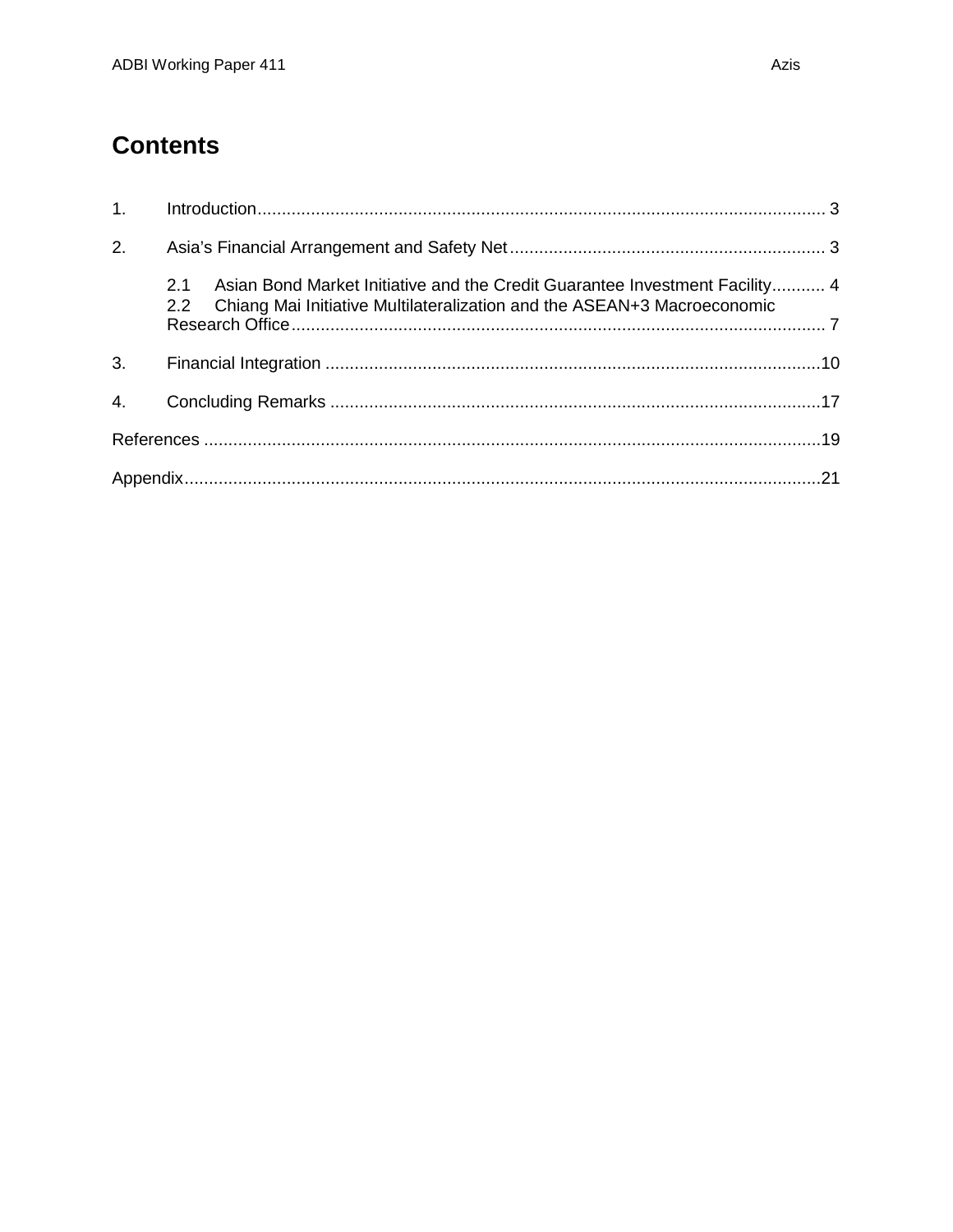## <span id="page-4-0"></span>**1. INTRODUCTION**

Any country is vulnerable to financial channels of a crisis, even if the crisis is occurring elsewhere. Developing an effective financial safety net is hence necessary, and this applies to Asia as elsewhere. As the recent euro area crisis has shown, banks' deleveraging could have an impact on credit supply and asset prices in Asia. Shrinking trade finance affects the real sector by disrupting trade activities, and capital flows can reverse quickly, even from countries with sound macroeconomic and financial conditions. Such reversals can knock over equity and capital markets, especially where foreign investors have traditionally played a significant role, as is the case in Asia. $1$ 

Monetary and fiscal policy can help mitigate the impact and restore the fiscal space lost after the 2008 crisis. Yet, such old playbook (e.g., lowering interest rate, improving credit access, streamlining tax payments to support larger spending) is no longer adequate and has a limit. A more important lesson is the need to have a robust financial safety net, including accumulating enough foreign reserves (self-defense). Recent experience has also shown that maintaining sufficient liquidity is key for the economic engine to continue running. Vulnerabilities can be reduced by securing credit lines, lengthening debt maturities, and securing currency swap.

But domestic safety nets alone may not be sufficient, even for resilient Asia. If contagion effects are so severe, markets may react indiscriminately. Many suggest that Asia is strong enough to weather the euro area crisis—Asia's house of cards is unlikely to fall, so they say. But something unusual does not mean it is unlikely to happen. British novelist P.G. Wodehouse once remarked: "never confuse the unusual with the impossible." Witness the robust macroeconomic conditions prior to 1997 which failed to prevent the Asian financial crisis. In Europe, before 2008, no one had imagined that euro area countries would suffer in the way they do now. This is where the safety net provided by regional financial arrangement (RFA) will play an important role. To the extent that, in an interconnected financial system, the probability of spillover effects is high, and the global nature of most crises calls for coordinated policy response, the safety net provided by RFA can be complementary to domestic and global financial reform in responding to system-wide shocks. $2$ 

Using the case of RFA in the Association of Southeast Asian nations (ASEAN)+[3](#page-4-4), $3$  I argue that the effectiveness of the region's RFA has so far been limited. Its accomplishment has not been as originally expected. This is despite the gradual progress and positive statements made by officials in various meetings. Much of the safety net is provided by national resources. When domestic problems arise, this can put the region's finance sector at risk.

# <span id="page-4-1"></span>**2. ASIA'S FINANCIAL ARRANGEMENT AND SAFETY NET**

The role of RFA is to provide crisis resolution (insurance-like) facilities that could be available at very short notice. By providing a swap line, for example, RFA can help overcome temporary

<span id="page-4-2"></span> $1$  Manv Asian countries have sizeable exposures to European banks through loan syndication, wholesale funding, and trade credit lines.

<span id="page-4-3"></span> $2$  For the relationship between regional financial arrangement and the International Monetary Fund (IMF), see Eichengreen (2012).

<span id="page-4-4"></span><sup>&</sup>lt;sup>3</sup> ASEAN+3 is the 10 countries of ASEAN (Brunei Darussalam, Cambodia, [Indonesia,](http://en.wikipedia.org/wiki/Indonesia) the Lao People's Democratic Republic, [Malaysia,](http://en.wikipedia.org/wiki/Malaysia) [Myanmar,](http://en.wikipedia.org/wiki/Burma) [Philippines,](http://en.wikipedia.org/wiki/Philippines) [Singapore,](http://en.wikipedia.org/wiki/Singapore) [Thailand,](http://en.wikipedia.org/wiki/Thailand) and [Viet Nam\)](http://en.wikipedia.org/wiki/Vietnam) plus the People's Republic of China (PRC), the Republic of Korea, and Japan.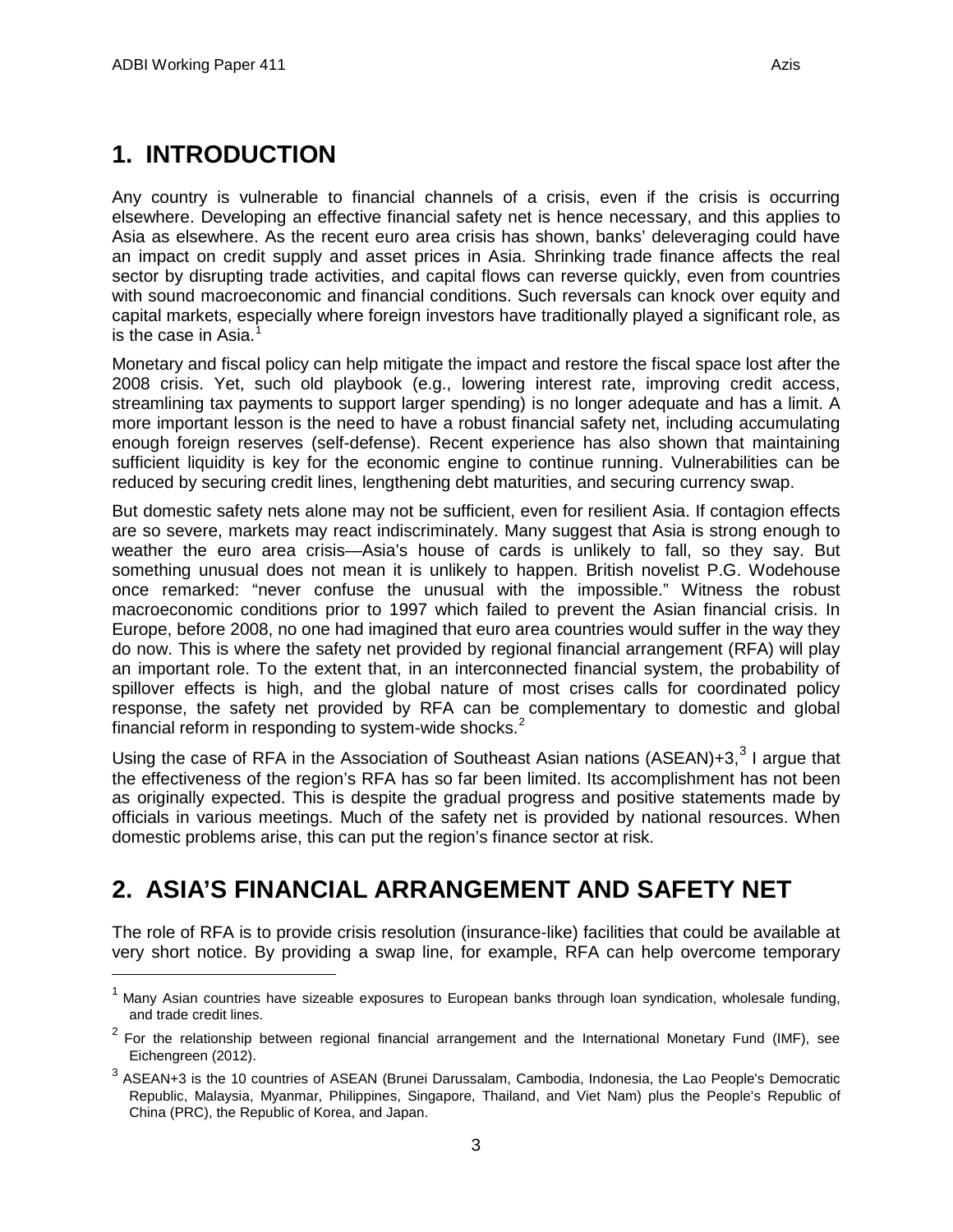liquidity problems as well as create confidence in the market. RFA can also influence and has the capacity to catalyze private lending through agreed policy frameworks. In the absence of an RFA, the central bank is the one to provide short-term liquidity. But the capacity of a central bank to do so is constrained by the size of the foreign reserves it holds, and by the unintended consequences of its action.

Since the likelihood of crisis contagion and spillover effects of a unilateral domestic policy response can be large, and international financial institutions such as the International Monetary Fund (IMF) has its own constraints, RFA emerges as an alternative. Through risk pooling, RFA can also help address idiosyncratic shocks that hit an individual economy. Thus, RFA can play its part as a central pillar in providing a regional financial safety net.

But that is an ideal scenario. The truth is that RFA in Asia is far from that ideal. The region's efforts—which so far include the Asian Bond Market Initiative (ABMI), the Credit Guarantee Investment Facility (CGIF), the Chiang Mai Initiative Multilateralization (CMIM), and the recently established ASEAN+3 Macroeconomic Research Office (AMRO)—still have a long way to go before there will be meaningful financial cooperation.<sup>[4](#page-5-1)</sup> Before elaborating on this issue, let me first discuss the background and progress of these regional institutions and initiatives.

#### <span id="page-5-0"></span>**2.1 Asian Bond Market Initiative and the Credit Guarantee Investment Facility**

Based on discussion in 2003, the objective of the ABMI was to develop local currency bond markets in Asia in order to prevent recurrence of financial crisis by reducing double mismatches and recycling regional savings within the region.<sup>[5](#page-5-2)</sup> There was a clear intention to do away with short-term borrowing in foreign currency, a widespread practice that led to the Asian financial crisis in 1997.

The ABMI's first road map, set up in 2008, addressed issues related to supply, demand, regulation, and market infrastructure, for which four task forces were formed. One of the important outcomes of this was the establishment of the CGIF in 2010. Another one was the launching of the Asian Bond Market Forum (ABMF), announced during the meeting in Tashkent, Uzbekistan in May 2010. The ABMF was meant to be a common platform to pursue standardization of market regulation and practices, believed to be an important factor for regional integration.<sup>[6](#page-5-3)</sup> Other ideas, including establishing a regional settlement institute and strengthening the region's credit rating system, have not gone far.

At the 15th ASEAN+3 Finance Ministers and Central Bank Governors' Meeting on 3 May 2012 in Manila, authorities agreed to adopt the New Roadmap+ and to set nine priorities, including

<span id="page-5-1"></span><sup>&</sup>lt;sup>4</sup> Although the development of regional bond market through the ABMI is more for crisis prevention and is not part of a regional financial safety net per se, crisis prevention and crisis resolution are in practice closely linked. This fact also guided the ASEAN+3 finance ministers and central bank governors in May 2012 to combine the CMIM with a crisis prevention facility named the CMIM Precautionary Line.

<span id="page-5-2"></span><sup>&</sup>lt;sup>5</sup> In the earlier stage, there were four working groups to discuss specific issues: new securitized debt instruments (led by Thailand), a credit guarantee and investment mechanism (Republic of Korea and the PRC), foreign exchange transactions and settlement issues (Malaysia), and rating systems and dissemination (Singapore and Japan).

<span id="page-5-3"></span> $6$  The ABMF activities began by, among other things, comparing regulations and market practices in different countries in the region. It is expected that the assigned subgroup will produce comprehensive market guides to fill information gaps. The market guide will provide investors and other market participants with a complete set of information and guide on key aspects of bond markets in the region.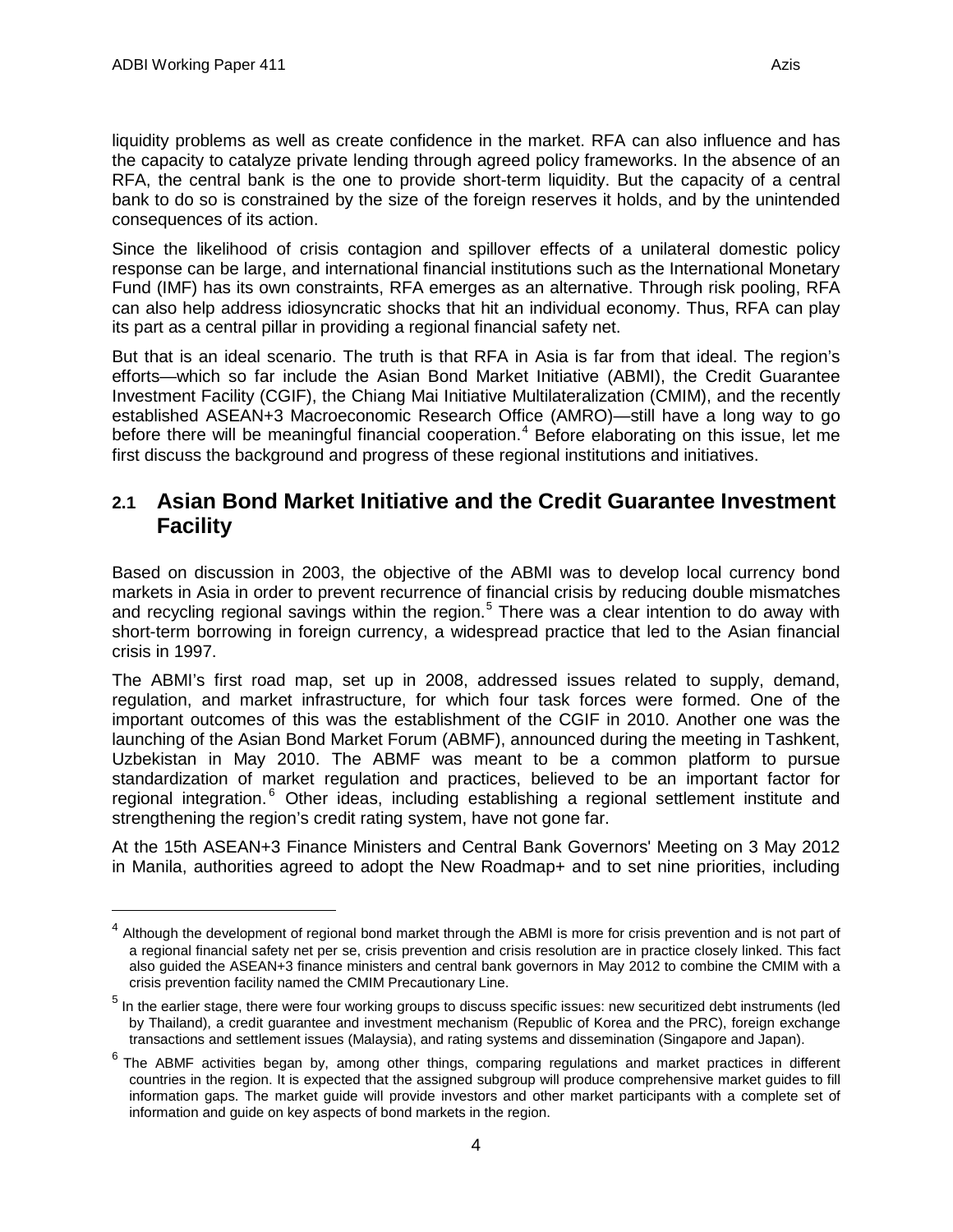launching CGIF guarantee programs, enhancing financial access to consumers and small and medium-sized enterprises, and strengthening the foundation for a regional credit rating system.

When the CGIF was established in May 2010, ASEAN+3 officials requested the Asian Development Bank (ADB) to help. For this purpose, ADB set up a trust fund with an initial capital of \$700 million (ADB contributed \$130 million as paid-in capital). The main function of the CGIF is to provide credit enhancement to allow the region's marginal issuers to issue local currency bonds, and larger issuers to issue across national borders by overcoming the sovereign credit ceiling.<sup>[7](#page-6-0)</sup> While the CGIF could develop as an investment facility in the future, and the ABMF has published the ASEAN+3 Bond Market Guide, it remains to be seen how this will help strengthen the regional bond market to make it deeper and more efficient through greater cross-border bond issuance and investment in local currency.<sup>[8](#page-6-1)</sup>

Many ABMI meetings have taken place, improvements have been made, and new ideas and proposals have been discussed. A decade after its inception, questions are raised about the effectiveness and the accomplishments of this initiative.

Since 2003, more countries have issued more bonds with lengthened maturity, not only for their financing need and fiscal stimulus during the crisis, but also for setting a benchmark yield curve for corporate bonds.<sup>[9](#page-6-2)</sup> Yield curves tend to get flatter and shift downward as authorities in Asia soften monetary policy in response to the likely impact of the euro area crisis. Rules to facilitate bond issuance are issued, including for issuance by revenue-generating sectors such as local government and public utilities (e.g., in the People's Republic of China [PRC], Indonesia, the Philippines, and Viet Nam), resulting in a growing number of participating issuers. Some countries, notably Thailand and Malaysia, allow foreigners to issue local currency bonds onshore and make the procedure easier for them. As a result, foreign ownership markedly increased.<sup>[10](#page-6-3)</sup> It should be noted, however, that the recent inflows of foreign funds are largely due to uncertainty in the global economy and increased market volatility, implying that Asia is seen as a safe haven by most investors.

<span id="page-6-0"></span> $<sup>7</sup>$  ADB listed in the Tokyo Pro-Bond market as a pilot project. At the time of writing, over 95% of the CGIF paid-in</sup> capital has been remitted to the CGIF trustee, which has authorized the Treasury Department to manage on behalf of the CGIF for a fee of 10 basis points. The Chief Economic Officer and Chief Risk Officer commenced their employment in October 2011.

<span id="page-6-1"></span> $8$  Aside from the CGIF, three possible areas are studied for future cooperation: (i) infrastructure financing, (ii) disaster risk insurance, and (iii) using local currencies for regional trade settlement. One of the sticking issues on infrastructure financing is whether to increase the resources for multilateral institutions to provide significantly larger lending for infrastructure, or to establish a new mechanism to channel resources for infrastructure development.

<span id="page-6-2"></span> $<sup>9</sup>$  Manv ASEAN+3 countries have developed a benchmark yield curve for corporate bonds over the past few years.</sup> They have also changed the tenor of benchmark bond issuance to match the market demand. For example, Thailand has changed the tenor of benchmark bond issuance from 7–10 years to 5–10 years, and has issued government bonds with 30 years maturity. Indonesia has also issued government bonds with a similar maturity.

<span id="page-6-3"></span><sup>&</sup>lt;sup>10</sup> Under its Medium-Term Note Program, ADB has issued local-currency-denominated bonds in a few ASEAN+3 countries using common disclosure standards and terms and conditions governed by a common law as steps towards the harmonization of these standards. To date, ADB has issued \$673.2 million under its Asian Currency Note program in Singapore and Hong Kong, China. It is also worth noting that ASEAN+3 requested ADB, through its Office of Regional Economic Integration, to review the progress made under the 2008 road map and agreed to adopt the New Roadmap+. The Republic of Korea made a proposal to broaden the scope of the ABMI to include other capital markets, and it was agreed that the ABMI will only facilitate, and not necessarily accelerate, the establishment of a regional settlement intermediary (RSI).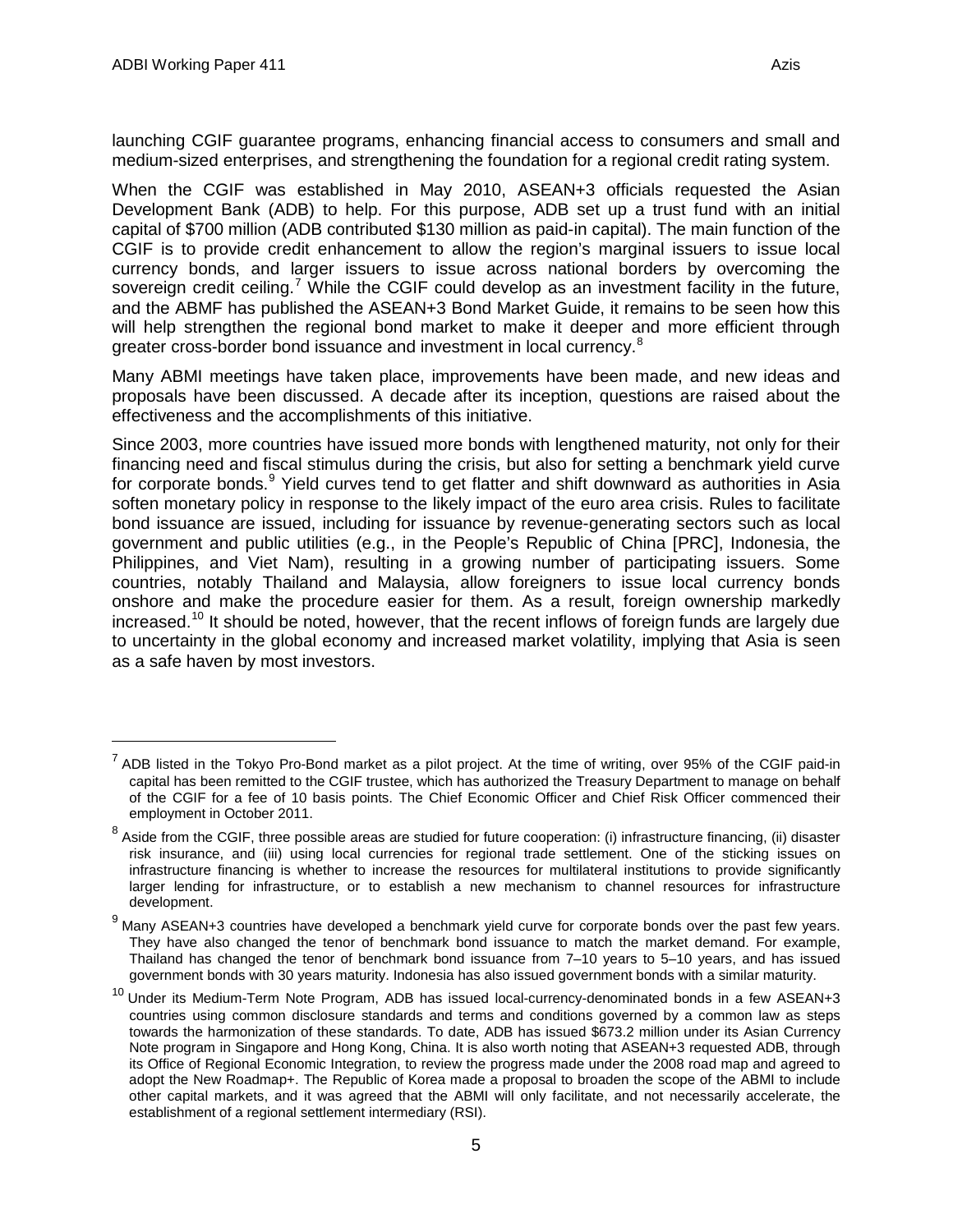Corporate bonds are also growing steadily, in some cases even faster than the growth of government bonds.<sup>[11](#page-7-0)</sup> In the PRC, the Republic of Korea, and Malaysia the corporate bond markets have exceeded the Bank for International Settlements (BIS) threshold for a "deep and liquid market" (\$100 billion). To strengthen the role of micro, small, and medium-sized enterprises, some governments encourage the financing of these activities through bond issuance. Also, selected local governments in the PRC (Shanghai, Zhejiang, Jiangsu, and Guangdong provinces) are allowed to issue up to CNY25 billion in bonds divided equally into 3 year and 5-year tenor.

Some countries have also made improvements in institutional arrangements by strengthening corporate governance and transparency in the listing and disclosures rules, and moving toward the adoption of international accounting and auditing standards. The intention is to attract more investors in order to raise market liquidity.

The quality of domestic rating agencies has presumably improved as they have been trained in international best practice to harmonize rating practices. Also important to note is the collaboration with the Association of Credit Rating Agencies in Asia. Improvements are made in the registration requirements to be in line with the adoption of ASEAN+3 standards. Some countries are also considering accepting the International Financial Reporting Standards (IFRS) and International Standards on Auditing (ISA) for cross-border offering, and to comply with International Organization of Securities Commissions (IOSCO) principles for securities regulations.

To enhance cross-border bond transactions, efforts have been made to harmonize the Asian Bond Standards by involving existing self-regulating organizations in the region to ensure consistent adoption of standards and practices. Some countries have also made attempts to improve insolvency laws to deal with issues such as debt funding, debt recovery, secured transactions, and insolvency processes. On the information and educational side, the Asian Bond Online, an ABMI product, has become the envy of other organizations as it provides comprehensive data and information on the development of the Asian bond market.<sup>[12](#page-7-1)</sup>

Overall, the quantity and quality of the market have improved. The question is, how many of these developments are due to ABMI-related activities? This is a strategically important question to ask, as it may suggest a reassessment of the whole concept of the ABMI. But this is also a very difficult question to answer, since methodologically one needs to disentangle the determinants of bonds market development, i.e., separate components that are independent of the ABMI from those caused by the ABMI. The development of a bond market in the region may have taken place anyway, with or without the ABMI, since policymakers in each country fully realize the importance of it as an alternative source of long-term financing.

Much has been done in each ASEAN+3 country. New policies, rules, and regulations have been issued, all of which have contributed to the development of local currency bond markets, albeit not necessarily cross-ASEAN+3 holding of bonds. Measuring their impacts, let alone the indirect

<span id="page-7-0"></span><sup>&</sup>lt;sup>11</sup> In some countries, government bond issuance has declined but that is due to intentional policy to reduce public debt (Indonesia is a notable example).

<span id="page-7-1"></span>

|       |       |              | $12$ The following table shows the number of hits on the Asian Bond Online website during 2010-2011 |              |       |
|-------|-------|--------------|-----------------------------------------------------------------------------------------------------|--------------|-------|
| Total | Total | <b>Total</b> | Total                                                                                               | <b>Total</b> | Total |

| Period | ι υιαι<br><b>Site hits</b> | ι υιαι<br>Unique Visitors | πυιαι<br>Visits | πυιαι<br>Pageviews | ι υιαι<br><b>ABM Hits</b> | ι υιαι<br><b>WDH Hits</b> |
|--------|----------------------------|---------------------------|-----------------|--------------------|---------------------------|---------------------------|
| 2010   | 9.674.093                  | 65.472                    | 528.971         | 1,879,713          | 208.237                   | 65.443                    |
| 2011   | 11,597,752                 | 84.506                    | 179<br>627      | 2.294.895          | 212.713                   | 119.485                   |

For January–February 2012, the following is recorded: Hits/day: 32,174 (+2.85%); Unique Visitors :11,980 (+6.36%); Visits/day : 1,864 (+5.19%); Page views/Day: 5,822 (+3.41%).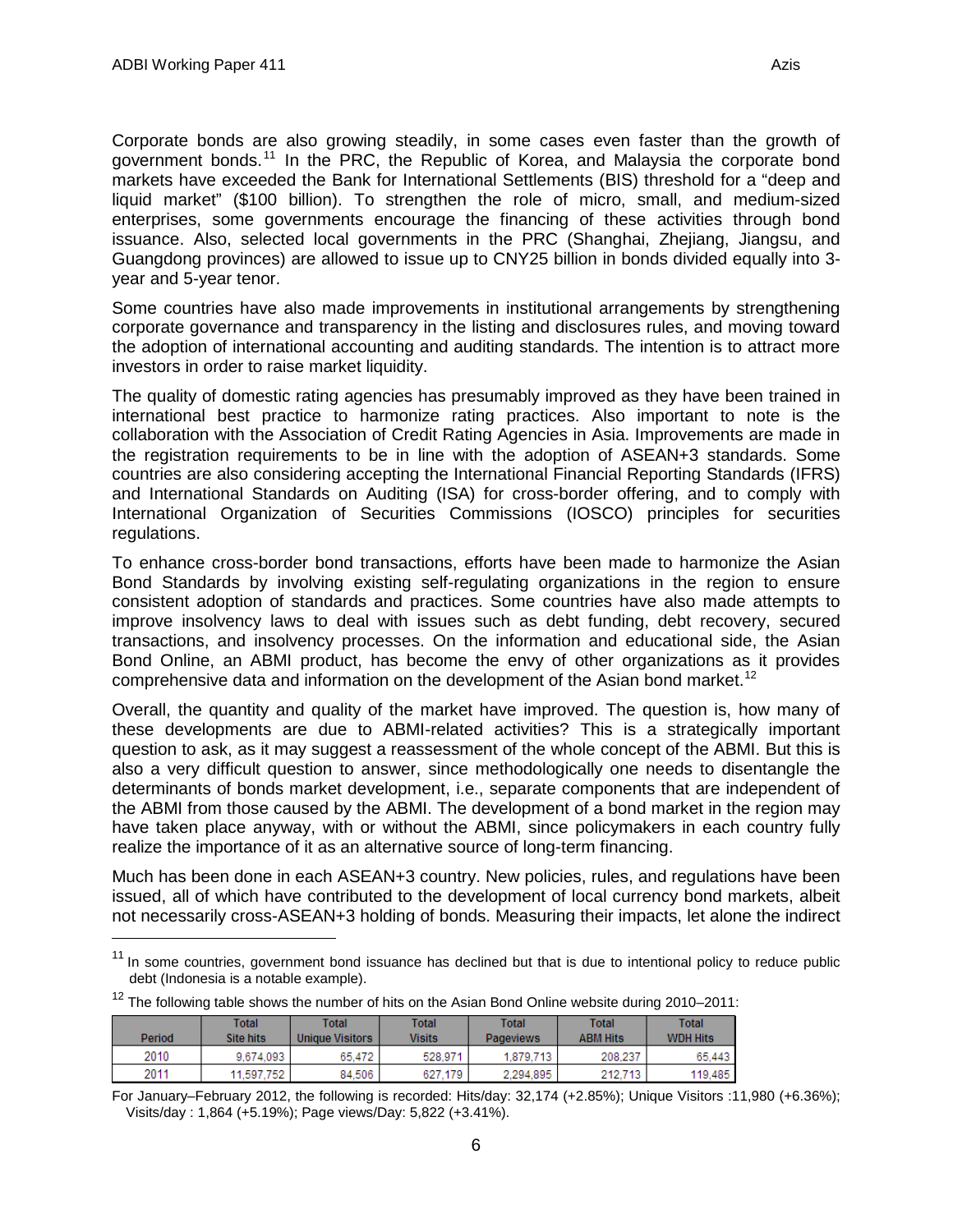impacts, however, is a different matter. The "with and without" approach is always preferable, but it is also more difficult than the "before and after" approach.<sup>[13](#page-8-1)</sup> Unless such an exercise is done, however, we will never be able to evaluate precisely the true impact of the ABMI.

### <span id="page-8-0"></span>**2.2 Chiang Mai Initiative Multilateralization and the ASEAN+3 Macroeconomic Research Office**

Disappointed with the IMF-driven policy during the Asian financial crisis, a number of countries initiated regional cooperation to deal with future crises. The early proposal to set up an Asian monetary fund was shelved because of the rejection by some countries, notably the United States (US), which argued that Asia's capacity to provide resources for a regional financial safety net in terms of both financial resources and capacity to do surveillance is limited. However, the US completely ignored the fact that financial resources and capacity can be built up and developed over time. Many suspect the real reason for rejection was a fear of duplication and competition that could undermine the Fund's role and credibility.<sup>[14](#page-8-2)</sup> The IMF subsequently introduced the Supplementary Reserve Facility and the Contingent Credit Line to strengthen its position as the lender of last resort. The counterargument, however, points to the fact that the severity of the Asian crisis required large amounts of rapid disbursement of liquidity support that put serious constraints on the IMF to act in a timely manner with sufficient financial resources.[15](#page-8-3)

The episode did not stop some governments in the region from pursuing further cooperation. Eventually the efforts led to the establishment of the Chiang Mai Initiative (CMI) in May 2000, which effectively expanded the swap arrangements among ASEAN countries to include the PRC, Japan, and the Republic of Korea (hence the term ASEAN+3). Intended to focus on closer cooperation and RFA, the proposal stipulates the importance of regional surveillance and monitoring, particularly of capital flows, and the need to complete a network of bilateral swap arrangements that would provide liquidity support for member countries when needed.

Following intense discussions, finance ministers and central bank governors of ASEAN+3 countries and the Monetary Authority of Hong Kong, China declared an expanded CMI, the Chiang Mai Initiative Multilateralization (CMIM), to be effective in March 2010. To deal with crisis prevention, they stressed the importance of enhancing market confidence, setting the committed amount of \$120 billion, and collaborating with the IMF on surveillance work. More controversial was the decision to link the provision of the facility with the IMF (the "IMF-link"). Only 20% of the CMIM borrowing quota can be taken without linking it to IMF programs, a proposition inconsistent with the raison d'être of the CMIM. Given the short-term nature of the

<span id="page-8-1"></span> $13$  No less important is the question of distribution of benefits. No wonder some countries are aggressively pursuing the liberalization of a regional bond market, and even trying to broaden the initiative by including all capital market instruments.

<span id="page-8-2"></span><sup>&</sup>lt;sup>14</sup> Following the reiection, a surveillance mechanism in the Asia and Pacific region was created in November 1997, subsequently named the Manila Framework Group, that includes the US, Australia, and New Zealand in addition to Asian economies. Its contribution, however, was minimal. The second line of defense it arranged for Indonesia and the Republic of Korea was never detailed or activated.

<span id="page-8-3"></span> $15$  A case in point was the (far too small) supplementary support from the IMF to Thailand and Indonesia during the 1997 crisis. The disbursement of financial support was also not timely, because it was done in several tranches (see Azis 2009). Building on this experience, the IMF initiated a reform of its lending toolkit after 2009 and introduced more tailored crisis prevention tools, including the Precautionary and Liquidity Line, designed to meet the liquidity needs of those with sound economic fundamentals and policies but with temporary balance of payments problems.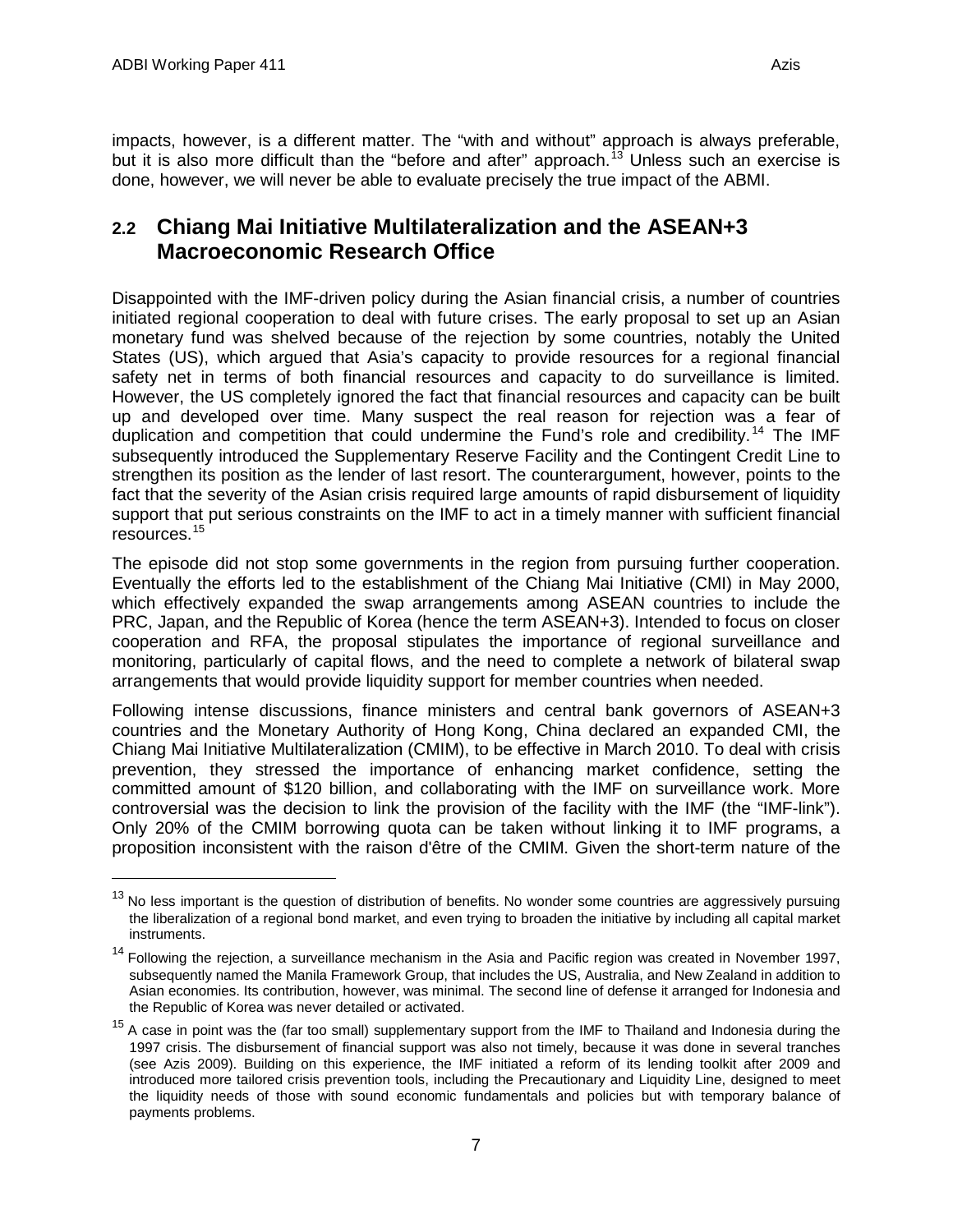facility (90 days), and recognizing the fact that the effect of any attached conditionality will be much longer, adopting the link makes very little sense. Inconsistency aside, insisting on such arrangement where IMF stigma is still widespread suggests that no one actually expected the CMIM facility to ever be implemented—it was simply a "feel good" exercise. Indeed, the sincerity of ASEAN+3 to provide a regional financial safety net at the time was seriously questioned. Since the crisis prevention mechanism would apply only for member countries with strong policy track records, the question was raised as to how the group would deal with those countries not qualified for it.<sup>[16](#page-9-0)</sup> But it was only the beginning, hence it should be seen as a good start.

To support the CMIM, in April 2010 officials agreed to establish an independent regional surveillance unit, the ASEAN+3 Macroeconomic Research Office (AMRO). This marked the region's first step toward institutionalizing financial cooperation, an early form of an Asian monetary fund. AMRO is expected to monitor macroeconomic and financial conditions, detect emerging vulnerabilities, and support CMIM decision-making. For it to play a pivotal role, however, it has to be credible, competent, and independent in conducting the surveillance analysis.<sup>[17](#page-9-1)</sup>

During the 15th ASEAN+3 Finance Ministers and Central Bank Governors' Meeting in Manila, officials agreed to double CMIM resources to \$240 billion and increase the IMF-delinked portion to 30% with a view to raising it to 40% in 2014 when conditions warrant. They also agreed to lengthen the maturity of the IMF-linked portion from 90 days to 1 year, and the IMF-delinked portion from 90 days to 6 months. Similarly, the supporting period was lengthened from 2 years to 3 years for the IMF-linked portion, and from 1 year to 2 years for the IMF-delinked portion. Obviously it is progress, but doubts about the effectiveness of the CMIM remain, especially with regards to the IMF-link. Reducing the link from 80% to 70% does not remove the inconsistency.[18](#page-9-2)

It is interesting to note in this context the difference between the IMF-link in Europe and that in the CMIM. In the euro area rescue, the €110 billion pledged in the first bailout package (spread over 3 years) was financed two-thirds by the European Union (EU) and one-third by the IMF. At the request of European officials, the Fund spearheaded the negotiation (outsourced), but the conditionality was jointly decided by the EU and the IMF, with the EU playing the major role. The opposite is true with the IMF-link in the CMIM. To the extent that the IMF has long experience and expertise in surveillance, aside from the inaccuracy of diagnosis and suitability of the conditionality, the European modality makes more sense. For ASEAN+3, where funding is not a major constraint given the region's excess saving, it would be more appropriate to link with the IMF on the surveillance work rather than on the funding.

Evaluating the effectiveness of the CMIM is not easy because the facility has never been activated. The pledged amount of \$240 billion does not promise to provide anywhere near sufficient resources to stave off a 21st-century financial crisis. It was only around 5% of the reserves held by ASEAN+3 countries. Some argued that the facility was actually designed for

<span id="page-9-0"></span><sup>&</sup>lt;sup>16</sup> The different design of the IMF's traditional Stand-By Arrangements and that of the Flexible Credit Line was highlighted at the time, where the Flexible Credit Line has the potential to overcome problems related to the IMF stigma. Officials were also contemplating the idea of complementing the IMF's Flexible Credit Line and the Precautionary Credit Line.

<span id="page-9-1"></span><sup>&</sup>lt;sup>17</sup> At the time of writing, AMRO has three surveillance teams, each of which comprises one senior economist and three other economists. The fourth team is to be set up in 2012. Until then AMRO will have four senior economists and 12 economists, and about 10 other staff.

<span id="page-9-2"></span> $18$  To strengthen the CMIM, finance ministers and central bank governors also agreed to introduce a crisis prevention facility, the CMIM Precautionary Line.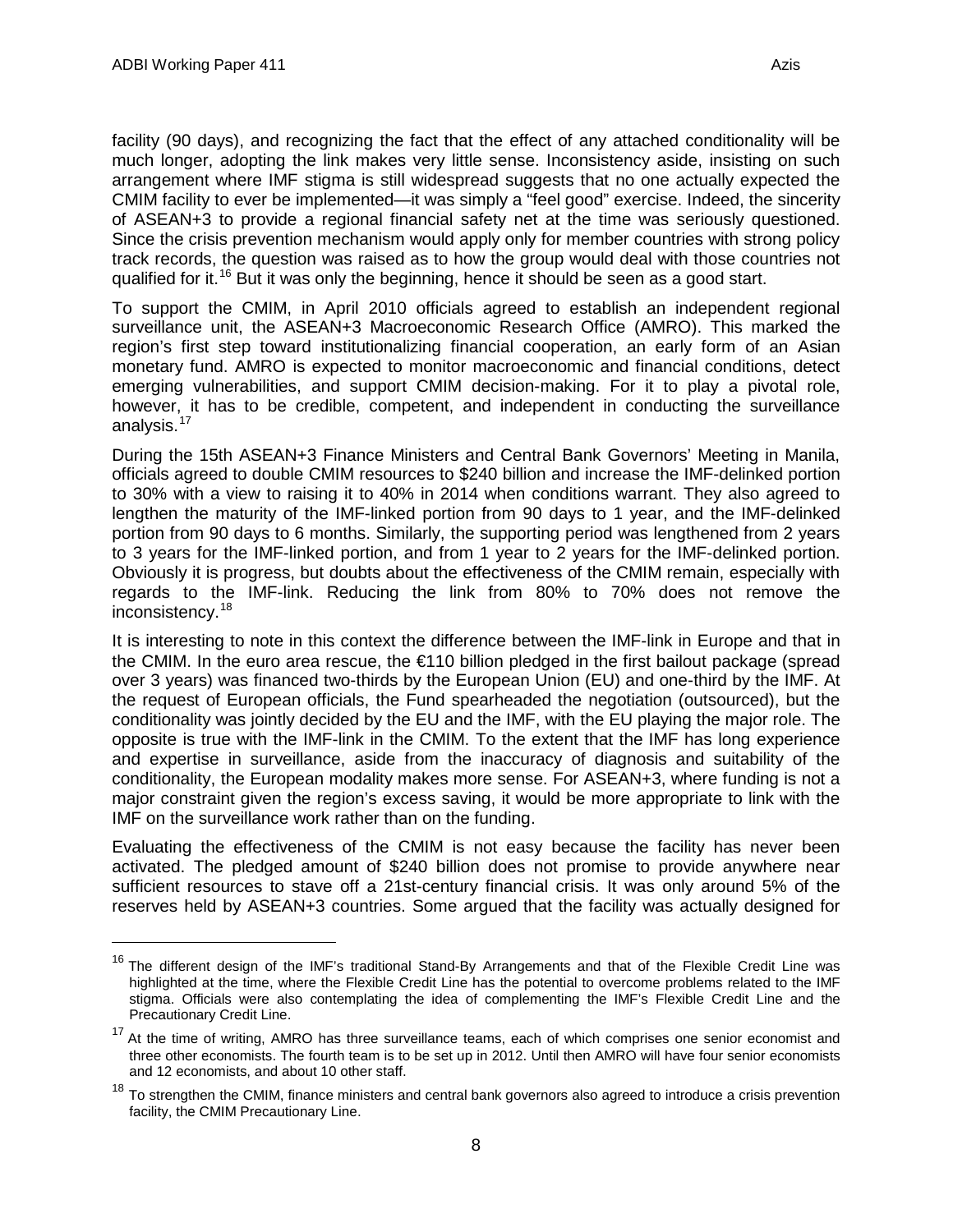ASEAN countries, not the "+3." This is clearly inconsistent with the whole concept of RFA. Was the facility in the euro area intended only for the periphery countries? Will Spain and Italy have no chance to benefit from it even if their situations warrant? There is no such thing as "optimal" size of committed amount, what matters is market perception. Any amount able to deter a market from shorting a currency would be suitable. But \$240 billion does not appear to be calculated based on this rationale, but rather is based on the IMF funding related to the 70% IMF-link. With this persistent inconsistency, I have serious doubts that the CMIM facility is ready for activation and that it is enough to offer a real alternative in times of need for liquidity support.

Everyone knows that utilization of the CMIM facility depends on independent and credible surveillance work, which in turn depends on the quality of shared information. So far, the information sharing is done through the Economic Review and Policy Dialogue, the effectiveness of which is questionable at best, especially for CMIM purposes. Ideally, the CMIM should be able to rely on its own assessments when making decisions about the amount to lend and the required conditionality associated with it.

Another challenge relates to procedural matters. Too many lessons have been learned demonstrating that the mechanisms of liquidity support need to be rapid to be effective. Yet, delays in activation due to institutional and procedural constraints always happen. This suggests that careful preparation is needed. It is also unclear if a detailed procedural system has been in place for a member country to follow. If, let's say, one country is requesting to use the facility next week due to the contagion effect of the euro area crisis, it is unclear what information it should prepare, what steps it should take before contacting the CMIM authority, and whom and what number it is to call.

Given the current global economic condition, all eyes are looking at Asia, including how the region cooperates. Being an Asian RFA, the CMIM has now become the center of attention for judging how serious Asia is in providing a regional financial safety net. Many will also watch the progress of AMRO's activities. As financial crisis is increasingly more global than regional, where contagion and spillovers go beyond regional boundaries, combining domestic safety nets with regional and global safety nets is necessary, and this means the relationship between RFAs and the IMF also becomes more important. While RFA has all the desirable promised features of a financial safety net, the IMF is in a better position to examine the implications on Asia of policy response to a crisis occurring elsewhere, as well as to analyze the global implications of policy decisions taken in Asia by using its Financial Sector Assessment Program.[19](#page-10-0)

The discussion above shows that RFA in Asia is still far from expected. The effectiveness of each institution and initiative remains limited, implying that, given an idiosyncratic shock, the region still cannot rely on its RFA. Financial safety nets will continue to be supported mostly by each country's own resources, including their ample foreign reserves. Under such circumstances, mitigating risks caused by a crisis remains limited, forcing authorities to perform a difficult balancing act: developing financial market infrastructure and expanding products on the one hand, and maintaining stability in the midst of global economic uncertainty and market

<span id="page-10-0"></span><sup>&</sup>lt;sup>19</sup> The Financial Sector Assessment Program was launched in 1999 in response to the Asian financial crisis. It is meant to help national authorities to identify finance sector vulnerabilities and to design long-term policies and reforms in order to prevent future crises. Ironically, non-Asian members are more enthusiastic about it than Asian members. Questions about its effectiveness have been raised, especially in light of the Financial Sector Assessment Program's assessment prior to the Lehman Brothers collapse and the euro area crisis. Nonetheless, Group of Twenty (G-20) leaders made participation in the Financial Sector Assessment Program mandatory (every 5 years) for jurisdictions with finance sectors deemed "systemically important."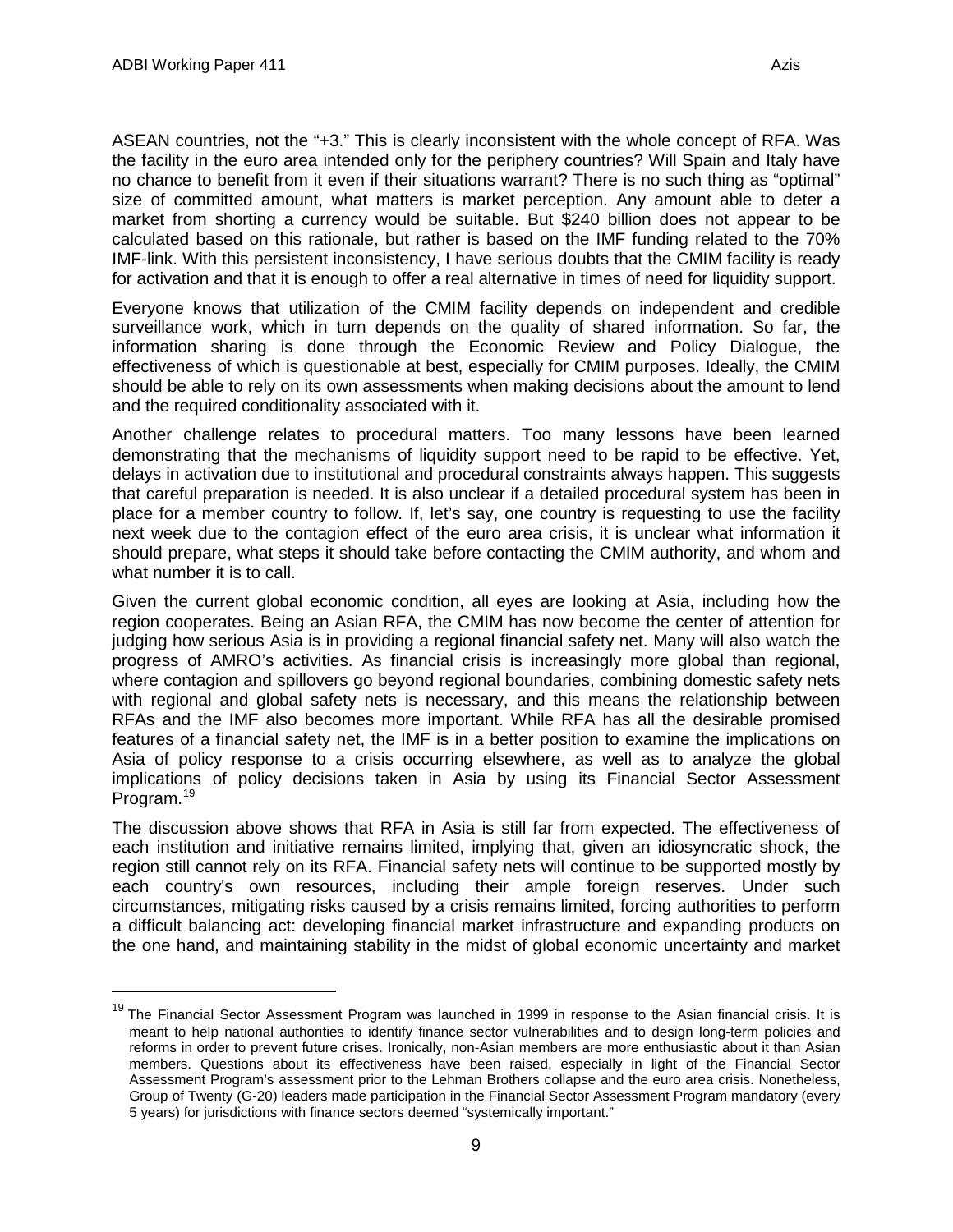volatility on the other. This is the reason why deregulation in financial markets has been increasingly "matched" by rules and regulations that limit some financial transactions.<sup>[20](#page-11-1)</sup>

This does not necessarily mean that Asia's finance sector is currently vulnerable. Thanks to the lessons of the 1997 Asian financial crisis, the finance sector in most countries is relatively sound and resilient, enabling them to weather the impact of the shock caused by the Lehman Brothers collapse and the euro area crisis. Ironically, this may have been one of the reasons why efforts to strengthen RFA have not been a high priority.

# <span id="page-11-0"></span>**3. FINANCIAL INTEGRATION**

Financial integration is often associated with openness. Despite the promised risk sharing and other benefits of it, financial integration can cause greater volatility and vulnerability (Azis 2011). Some have argued that volatility caused by integration only applies up to a certain threshold, implying that the benefits of financial integration in terms of risk sharing and consumption smoothing can be expected beyond such threshold (Kose, Prasad, and Terrones 2003). In reality, however, risk sharing following integration is often limited. Doubts are therefore raised regarding the usefulness of financial integration.

But a more integrated financial market can also serve as a safety net that will strengthen financial stability.<sup>[21](#page-11-2)</sup> For that to happen, however, financial market integration should be guided by greater exchange rate flexibility, freer capital mobility, and transparent rules and regulations. Fair competition on reciprocity that allows the private sector to adjust given any changes is also needed.

Asia's finance sector has been growing steadily and is more resilient than before. But judged by the volume of cross-border holding of assets, it is still far from integrated and lags behind trade integration.<sup>[22](#page-11-3)</sup> Indeed, Asian economies have closer financial links with industrial countries than among themselves, although the trend measured by either asset-return correlation or crossborder financial holdings has changed since the global financial crisis in 2008.

Cross-border equity investment among Asian countries has grown from 10.5% to 22.0% or US\$38 to US\$382 billion from 2001 to 2011 (Tables 1 and 2). But this is quite low compared with US investment in the Asian market (20.4%).<sup>[23](#page-11-4)</sup> Among investors in Asia, those in Singapore; Hong Kong, China; and Japan are the most regionally-biased in equity investment. Singapore

<span id="page-11-1"></span><sup>&</sup>lt;sup>20</sup> For example, the Bangko Sentral ng Pilipinas issued a memorandum in 2011 requiring investments of banks in offshore issuance of peso-denominated government securities transacted and settled in foreign currency to be recorded as foreign-currency-denominated assets. To minimize unsafe banking practices, the Bangko Sentral ng Pilipinas also requires banks performing as underwriters of equity securities to undertake the function through a separate department.

<span id="page-11-2"></span><sup>&</sup>lt;sup>21</sup> In a recent speech in Tokyo, the governor of the Bank of Korea, Kim Choong Soo, remarked: "If better integrated Asian markets can produce more safe assets of our own, offer greater risk hedging, and help to reduce financial mismatches, the financial stability gains to us could be quite large."

<span id="page-11-3"></span><sup>&</sup>lt;sup>22</sup> In the context of the ABMI, cross-border bond issuance between the Republic of Korea and Japan was discussed for the first time in 2004.

<span id="page-11-4"></span> $^{23}$  EU-15 equity investment in Asia was around 10% of the total.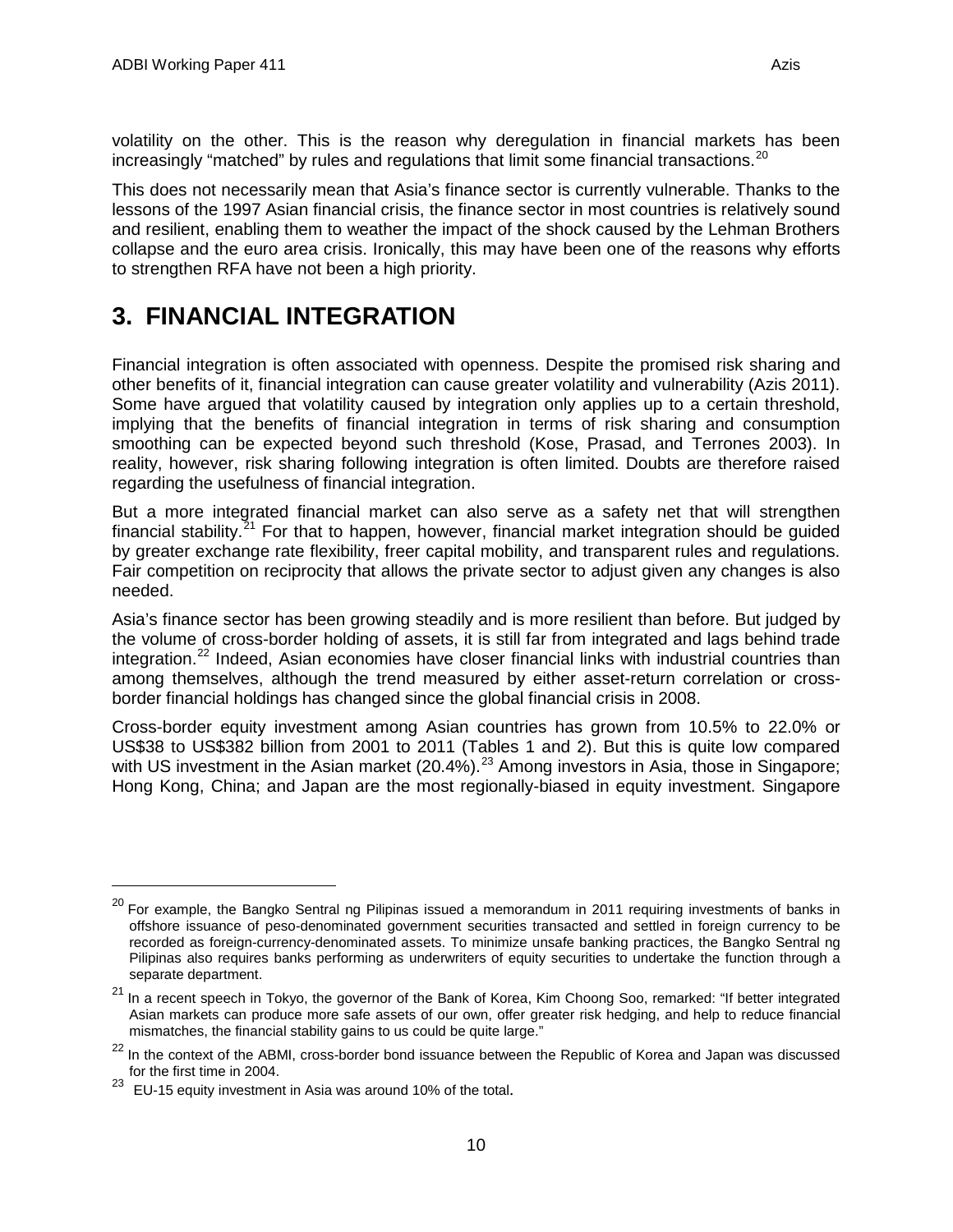## **Table 1: Asia Cross Border Equity Securities Investments, 2001 (in million USD)**

Investment from: end-2011

| Investment in:                          | Hong Kong,<br>China | India                    | Indonesia     | Japan          | Korea,<br>Republic of | Malaysia | Philippines    | Singapore | Thailand                 | <b>Total Asia</b> | <b>United States</b> | <b>EU 15</b> | <b>Total value</b><br>of investment |
|-----------------------------------------|---------------------|--------------------------|---------------|----------------|-----------------------|----------|----------------|-----------|--------------------------|-------------------|----------------------|--------------|-------------------------------------|
| <b>PRC</b>                              | 5,449               | $\cdots$                 | $\sim$        | 789            | 15                    | 8        | $\cdots$       | 1,044     | 4                        | 7,310             | 2,370                | 3,083        | 13,307                              |
| Hong Kong,<br>China                     | $\cdots$            | $\cdots$                 | 11            | 4,848          | 100                   | 47       | $\cdots$       | 3,084     | 6                        | 8,097             | 30,154               | 34,368       | 79,827                              |
| India                                   | $\cdots$            | $\cdots$                 | $\sim$ $\sim$ | 31             |                       |          | $\cdots$       | 238       |                          | 270               | 6,897                | 5,492        | 13,396                              |
| Indonesia                               | $\cdots$            | $\cdots$                 | $\cdots$      | 50             | 13                    | 44       | $\cdots$       | 310       | 15                       | 431               | 1,526                | 1,164        | 3,593                               |
| Japan                                   | 2,145               | $\cdots$                 | 2             | $\blacksquare$ | 101                   | 7        | $\sim$ $\sim$  | 1,760     | 1                        | 4,017             | 170,714              | 125,796      | 332,562                             |
| Korea,<br>Republic of                   | 1,311               | $\cdots$                 | $\sim$        | 381            | $\sim$                | 8        | $\cdots$       | 1,107     | $\overline{\phantom{a}}$ | 2,808             | 29,537               | 15,406       | 51,942                              |
| Malaysia                                | 604                 | $\cdots$                 | $\cdots$      | 339            | 124                   | $\cdots$ | $\cdots$       | 4,670     | $\overline{\phantom{a}}$ | 5,737             | 2,578                | 3,168        | 12,257                              |
| Philippines                             | 60                  | $\cdots$                 | $\cdots$      | 213            | 3                     | 61       | $\cdots$       | 422       |                          | 760               | 1,344                | 579          | 3,449                               |
| Singapore                               | 1,403               | $\cdots$                 | 2             | 924            |                       | 461      | 2              | $\cdots$  | 8                        | 2,801             | 21,376               | 9,223        | 36,185                              |
| Taipei, China                           | 1,486               | $\cdots$                 | $\sim$ $\sim$ | 394            |                       | 6        | $\cdots$       | 1,006     | 1                        | 2,893             | 19,607               | 13,609       | 39,042                              |
| Thailand                                | 488                 | $\cdots$                 | $\mathbf{u}$  | 290            | 20                    | 15       |                | 1,527     | $\overline{\phantom{a}}$ | 2,340             | 1,916                | 3,088        | 7,797                               |
| Viet Nam                                | $\cdots$            | $\cdots$                 | $\cdots$      |                | 6                     | 10       | $\cdots$       | 25        | 3                        | 46                |                      | 13           | 85                                  |
| Total Asia (A)                          | 12,946              | $\overline{\phantom{a}}$ | 16            | 8,260          | 385                   | 668      | $\overline{4}$ | 15,193    | 39                       | 37,510            | 288,019              | 214,988      | 593,443                             |
| <b>Total value of</b><br>investment (B) | 94,615              | $\sim$                   | 17            | 227,343        | 1,300                 | 1,332    | 111            | 33,617    | 82                       | 358,416           | 1,612,667            | 2,447,492    | 5,198,729                           |
| Ratio of A to B                         | 13.7                | $-$                      | 95.3          | 3.6            | 29.6                  | 50.1     | 3.2            | 45.2      | 47.6                     | 10.5              | 17.9                 | 8.8          | 11.4                                |
|                                         |                     |                          |               |                |                       |          |                |           |                          |                   |                      |              |                                     |
| <b>United States</b>                    | 11,458              | $\cdots$                 | $\cdots$      | 123,511        | 454                   | 68       | 92             | 7,687     | 14                       | 143,284           | $\cdots$             | 590,374      | 1,028,384                           |
| <b>EU 15</b>                            | 28,827              | $\sim$                   | 1             | 69,924         | 163                   | 55       | 14             | 6,074     | 8                        | 105,066           | 843,404              | 1,383,516    | 2,638,666                           |

Notes: The data are derived from the creditor side for both assets and liabilities.

**--** Indicates a zero value or a value less than US\$ 500,000

**...** Indicates an unavailable datum

Source: Author's calculation based on data from IMF, Coordinated Portfolio Investments Survey as of 15 November 2012.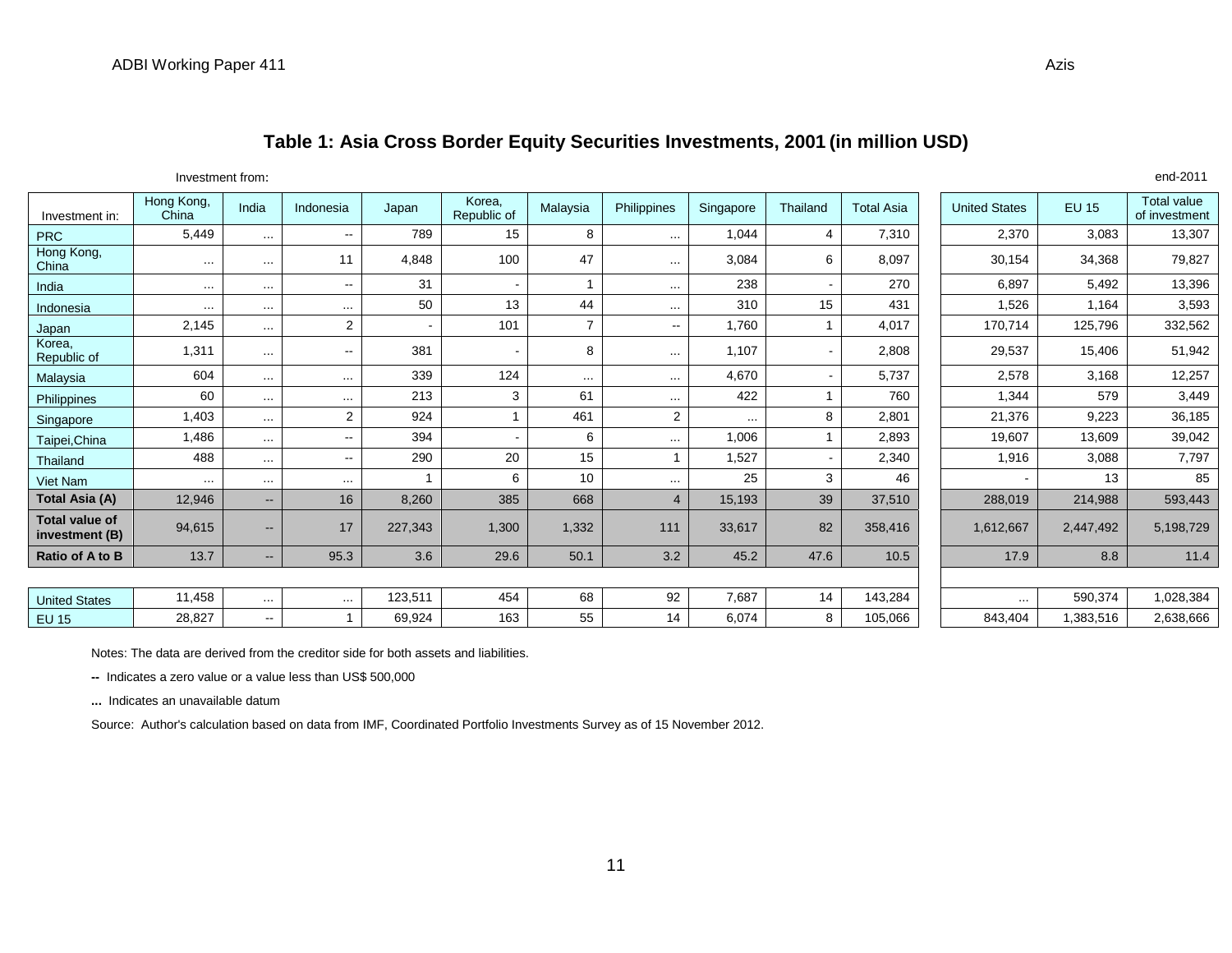### **Table 2: Asia Cross Border Equity Securities Investments, 2011 (in million USD)**

Investment from: end-2011

| Investment in:                          | Hong Kong,<br>China | India                  | Indonesia      | Japan    | Korea.<br>Republic of | Malaysia | Philippines    | Singapore | Thailand | <b>Total Asia</b> | <b>United States</b> | <b>EU 15</b> | Total value of<br>investment |
|-----------------------------------------|---------------------|------------------------|----------------|----------|-----------------------|----------|----------------|-----------|----------|-------------------|----------------------|--------------|------------------------------|
| <b>PRC</b>                              | 112,075             | --                     | 13             | 10,113   | 6,662                 | 388      |                | 58,822    | 190      | 188,263           | 74,727               | 89,008       | 372,514                      |
| Hong Kong,<br>China                     |                     | 69                     | 17             | 12,448   | 4,830                 | 1,870    |                | 11,005    | 222      | 30,462            | 112,274              | 82,721       | 247,218                      |
| India                                   | 383                 | $\cdots$               |                | 3,528    | 1,572                 | 37       |                | 16,298    | 23       | 21,842            | 55,056               | 45,348       | 196,004                      |
| Indonesia                               |                     | 41                     | $\sim$ $\sim$  | 3,389    | 402                   | 679      | $\sim$         | 6,152     | 36       | 10,700            | 27,168               | 22,690       | 63,377                       |
| Japan                                   | 5,067               | 18                     | $\sim$         | $\cdots$ | 4,122                 | 376      | $\cdots$       | 30,339    | 14       | 39,936            | 391,341              | 211,163      | 724,880                      |
| Korea,<br>Republic of                   | 1,160               | 25                     | 3              | 4,685    | $\blacksquare$        | 355      | $\overline{2}$ | 21,080    |          | 27,311            | 116,656              | 80,739       | 241,652                      |
| Malaysia                                | 775                 | $\cdots$               | $\blacksquare$ | 1,678    | 275                   | $\cdots$ | $\sim$ $\sim$  | 11,539    | 8        | 14,275            | 20,763               | 18,078       | 56,957                       |
| Philippines                             | 160                 |                        | $\blacksquare$ | 267      | 109                   | 20       | $\cdots$       | 1,716     | 2        | 2,275             | 9,264                | 5,786        | 17,991                       |
| Singapore                               | 3,432               | 19                     | $\blacksquare$ | 6,774    | 689                   | 7,860    | 13             | $\cdots$  | 410      | 19,198            | 47,987               | 31,471       | 109,877                      |
| Taipei, China                           | 2,571               | 15                     | $\overline{2}$ | 2,431    | 697                   | 412      |                | 13.371    |          | 19,500            | 71,800               | 51,008       | 150,843                      |
| Thailand                                | 667                 | 58                     | $\overline{2}$ | 1,516    | 312                   | 326      |                | 4,938     |          | 7,819             | 21,293               | 22,353       | 54,427                       |
| <b>Viet Nam</b>                         |                     | $\cdots$               | $\blacksquare$ | 106      | 247                   | 16       |                | 336       | 9        | 713               | 687                  | 703          | 2,148                        |
| Total Asia (A)                          | 126,291             | 245                    | 39             | 46,935   | 19,916                | 12,340   | 18             | 175,597   | 913      | 382,295           | 949,016              | 661,068      | 2,237,888                    |
| <b>Total value of</b><br>investment (B) | 581,742             | 1,05<br>$\overline{7}$ | 947            | 678,481  | 86,697                | 25,050   | 19             | 399,947   | 4,753    | 1,778,692         | 4,646,908            | 6,621,423    | 15,712,644                   |
| Ratio of A to B                         | 21.7                | $\cdots$               | 4.1            | 6.9      | 23.0                  | 49.3     | 91.2           | 43.9      | 19.2     | 21.5              | 20.4                 | 10.0         | 14.2                         |
|                                         |                     |                        |                |          |                       |          |                |           |          |                   |                      |              |                              |
| <b>United States</b>                    | 15,896              | 142                    | 1,180          | 283,972  | 24,151                | 8,460    | 20             | 114,710   | 1,462    | 449,993           | $\blacksquare$       | 1,126,940    | 2,234,300                    |
| <b>EU 15</b>                            | 74,040              | 451                    |                | 143,586  | 13,376                | 2,442    | 12             | 66,570    | 790      | 301,269           | 1,528,330            | 3,018,678    | 5,656,409                    |

Notes: The data are derived from the creditor side for both assets and liabilities.

**--** Indicates a zero value or a value less than US\$ 500,000

**...** Indicates an unavailable datum

Source: Author's calculation based on data from IMF, Coordinated Portfolio Investments Survey as of 15 November 2012.

12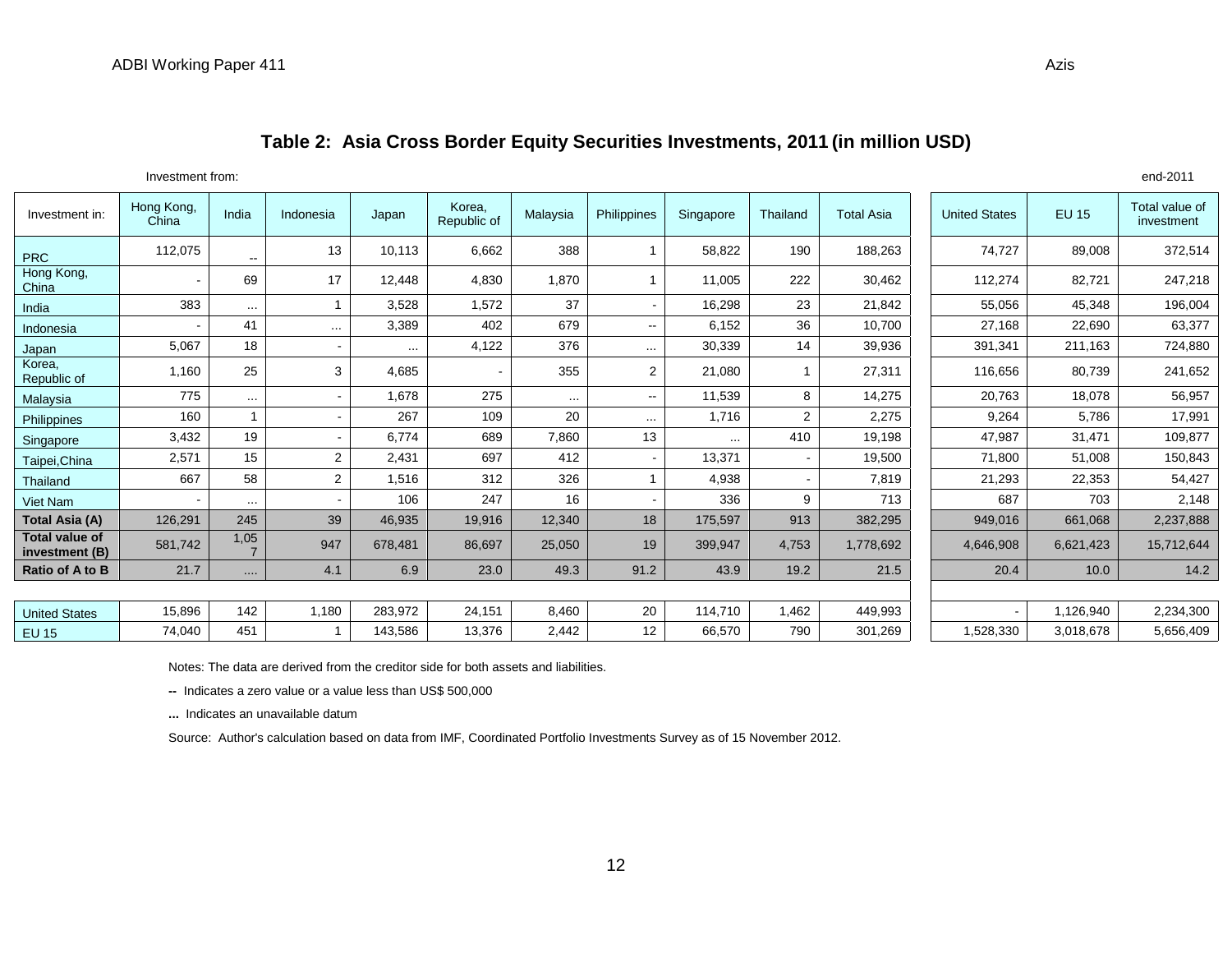took up almost half of total Asia's investment in other Asian countries. Excluding the PRC-Hong Kong, China, and with the exception of Singapore as the source, the region's cross-border investment has been concentrated in only a few countries; i.e., Japan-Hong Kong, China; Japan-PRC; and Malaysia-Singapore. But in percentage terms Japan's investment in other Asian countries (6.9%) is the second lowest after Indonesia (4.1%). There has been a significant increase of Asian investment in India, jumping from a quarter of a billion in 2001, the second lowest after Viet Nam, to almost US\$22 billion by the end of 2011. Singaporean investors have been particularly attracted to the Indian market. More recently, Indonesian investors have followed suit.

In terms of debt investment, the cross-border holding in Asia is even smaller but has steadily increased from 4.2% to 7.2%, or from US\$53 to US\$233 billion during 2001–2011, of which short-term debt accounts for a larger share than long-term debt.<sup>[24](#page-14-0)</sup> Measured as age of the country's total cross-border investment, lack of regional bias is clearest in the case of Japanese investors who invested only 1.3% of their total debt portfolio investment in Asia, and Korean investors about 7.4%, down from 21% in 2001 (Tables 3 and 4). By the end of 2011, investors from Thailand were the most regionally-biased. Of their total debt investment, more than half was invested in Asia, the largest share in Korea. Malaysia is ranked second, at 49.2%, with investments mostly in Singapore and Korea.

Although as a share of their total investment US and EU15 investors' exposure in Asian debt markets in 2011 is less than their equity investment (the bulk of it is in Japan and Korea), the size of their total investment in Asia far exceeds that of regional investors. By the end of 2011, the exposure of US and EU15 investors in the Asian equity market amounted to close to US\$1 trillion and US\$0.7 trillion, respectively, compared with intra-Asian investment of only US\$382 billion. In the debt market, the EU15's exposure in Asia is the largest, amounting to US\$434 billion by the end of 2011. It was not only larger than that of the US (US\$ 190 billion), but it also exceeded intra-Asian investment (US\$324 billion). Given such a big size, the deleveraging process during the euro area crisis has caused a shock in the local currency bond market in some countries, notably Indonesia.

Broken down by maturity, most cross-border debt within the region is long-term, where Hong Kong, China; Japan; and Singapore dominate. In the case of short-term debt, Singapore and Thailand's investments in Korea take the lead. In general, non-Asian investors also hold more long-term than short-term debt in the Asian market.

A number of studies have tried to analyze the intraregional flows of financial assets. García-Herrero, Wooldridge, and Yang (2009) looked into the geographical composition of the crossborder portfolio holdings of more than 40 source countries, and Park and Shin (2008) analyzed the role of institutional factors as market barriers to cross-border holding of assets in ASEAN+3. Kim, Lee, and Shin (2006) assessed East Asian financial integration by linking it with the degree of risk sharing, attempting to find the explanations why the region's level of integration is low. Borensztein and Loungani (2011) looked at cross-country dispersion in equity returns and interest rates in Asia to evaluate the region's degree of financial integration. All these studies suggest that cross-border holding of financial assets in Asia is indeed low, albeit in some cases increasing. That the integration of bond markets lag behind equity markets seems to be a "normal" pattern as it also happens in other emerging economies (see Adarov and Tchaidze 2011).

<span id="page-14-0"></span><sup>&</sup>lt;sup>24</sup> A survey-based analysis also shows a lack of "regional bias" among Asian bond investors; see Azis and Mitra 2012.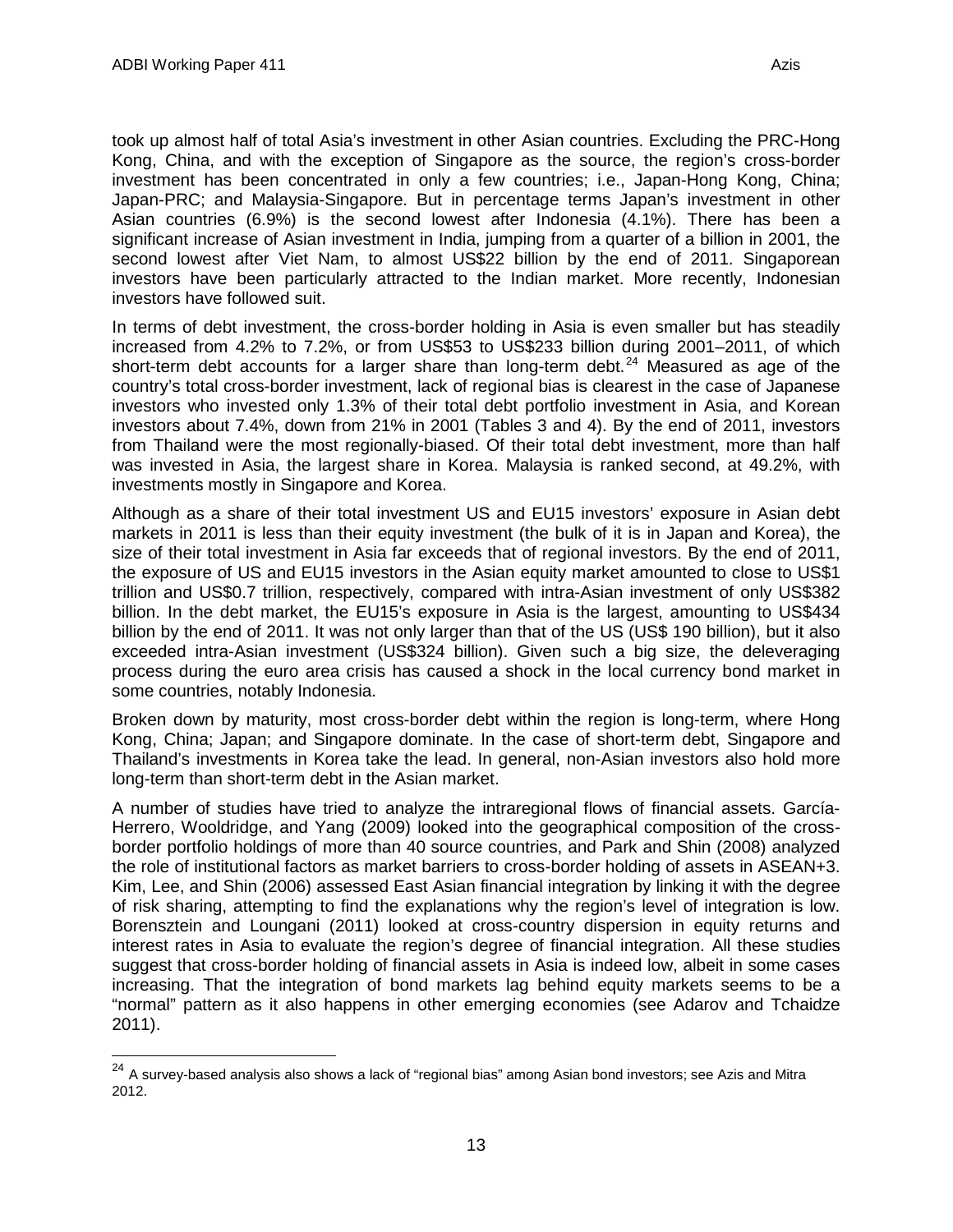#### **Table 3: Asia Cross Border Debt Securities Investments 2001 (in million USD)**

|                                         | Investment from:    |               |                |               |                       |          |                |           |          |                   |                         |         |              | end-2001                     |
|-----------------------------------------|---------------------|---------------|----------------|---------------|-----------------------|----------|----------------|-----------|----------|-------------------|-------------------------|---------|--------------|------------------------------|
| Investment in:                          | Hong Kong,<br>China | India         | Indonesia      | Japan         | Korea,<br>Republic of | Malaysia | Philippines    | Singapore | Thailand | <b>Total Asia</b> | United<br><b>States</b> |         | <b>EU 15</b> | Total value of<br>investment |
| <b>PRC</b>                              | 2,967               | $\cdots$      | $\cdots$       | 880           | 142                   | $\cdots$ | $\cdots$       | 561       |          | 4,550             |                         | 634     | 1,412        | 7,178                        |
| Hong Kong,<br>China                     | $\cdots$            | $\cdots$      | 96             | 1,268         | 306                   | 28       | 25             | 1,684     | 119      | 3,527             |                         | 1,893   | 9,717        | 16,872                       |
| India                                   | $\cdots$            | $\cdots$      | $\cdots$       | 166           | 66                    | 6        | $\cdots$       | 382       |          | 620               |                         | 301     | 834          | 2,125                        |
| Indonesia                               | $\cdots$            | $\sim$ $\sim$ | $\cdots$       | 108           | 63                    | 8        | 3              | 476       |          | 657               |                         | 315     | 422          | 1,873                        |
| Japan                                   | 7,103               | $\cdots$      |                |               | 75                    | 15       | 5              | 7,299     |          | 14,498            |                         | 27,125  | 75,170       | 208,238                      |
| Korea,<br>Republic of                   | 3,789               | $\cdots$      | $\cdots$       | 5,454         |                       | 3        | $\overline{7}$ | 2,659     |          | 11,911            |                         | 4,938   | 7,360        | 25,397                       |
| Malaysia                                | 1,817               | $\cdots$      | $\overline{2}$ | 2,200         | 329                   | $\cdots$ | 9              | 2,180     |          | 6,536             |                         | 1,680   | 1,733        | 10,294                       |
| Philippines                             | 1,179               | $\cdots$      | $\sim$ $\sim$  | 1,347         | 106                   | 41       | $\cdots$       | 954       |          | 3,628             |                         | 2,671   | 1,926        | 9,497                        |
| Singapore                               | 1,282               | $\cdots$      | 38             | 1,209         | 151                   | 10       | 59             | $\cdots$  | 98       | 2,847             |                         | 1,442   | 8,151        | 14,508                       |
| Taipei, China                           | 609                 | $\cdots$      | $\cdots$       | 82            | 8                     | 15       | 13             | 431       |          | 1,158             |                         | 253     | 677          | 2,165                        |
| Thailand                                | 659                 | $\cdots$      | $\sim$ $\sim$  | 748           | 159                   | 21       | $\cdots$       | 888       |          | 2,476             |                         | 782     | 765          | 4,265                        |
| Viet Nam                                | $\cdots$            | $\cdots$      | $\sim$ $\sim$  | 30            | 15                    | $\cdots$ | $\cdots$       | $\cdots$  |          | 45                |                         | 21      | 37           | 106                          |
| <b>Total Asia (A)</b>                   | 19,405              | $\sim$        | 137            | 13,492        | 1,419                 | 147      | 121            | 17,514    | 217      | 52,452            |                         | 42,055  | 108,205      | 302,519                      |
| <b>Total value of</b><br>investment (B) | 110,985             | $\sim$ $\sim$ | 701            | 1,062,4<br>03 | 6,735                 | 947      | 2,024          | 78,669    | 743      | 1,263,206         |                         | 690,936 | 3,555,740    | 7,520,680                    |
| Ratio of A to B                         | 17.5                | $\sim$        | 19.5           | 1.3           | 21.1                  | 15.5     | 6.0            | 22.3      | 29.2     | 4.2               |                         | 6.1     | 3.0          | 4.0                          |
|                                         |                     |               |                |               |                       |          |                |           |          |                   |                         |         |              |                              |

| <b>United States</b> | 27,795 | <br>249 | 366,689 | 3,309 | 140 | .752 | 15,286 | 278 | 415.498 |         | 628.935   | 2,077,457 |
|----------------------|--------|---------|---------|-------|-----|------|--------|-----|---------|---------|-----------|-----------|
| EU 15                | 22,665 | 214     | 427.855 | 1,017 | 490 |      | 30,898 | 198 | 483,398 | 360,185 | 2,218,666 | 3,673,184 |

Notes: The data are derived from the creditor side for both assets and liabilities.

**--** Indicates a zero value or a value less than US\$ 500,000

**...** Indicates an unavailable datum

Source: Author's calculation based on data from IMF, Coordinated Portfolio Investments Survey as of 15 November 2012.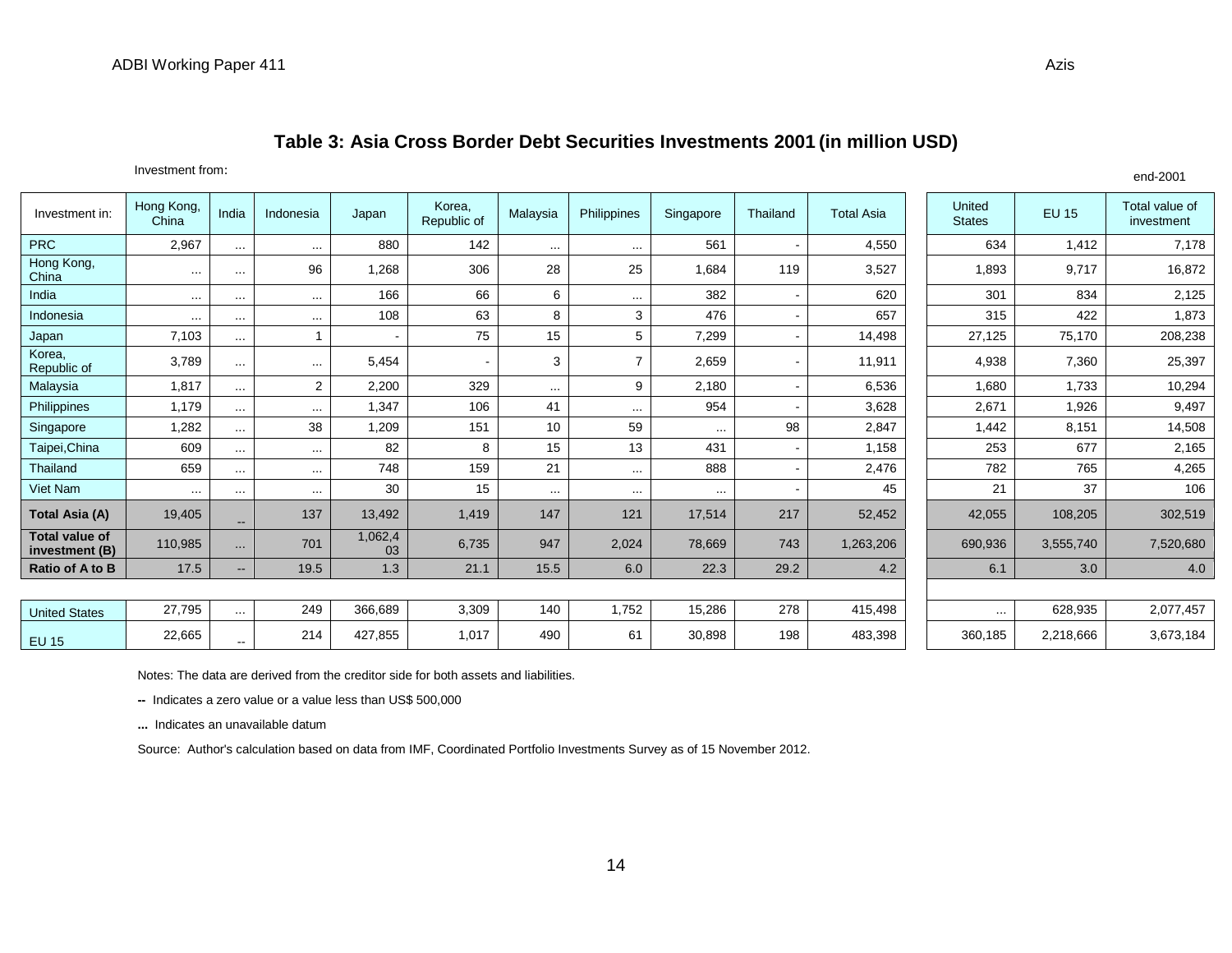Investment from: end-2011

| Investment in:                          | Hong Kong,<br>China | India                | Indonesia | Japan              | Korea,<br>Republic of    | Malaysia                 | Philippines | Singapore | Thailand                 | <b>Total Asia</b> | United<br><b>States</b> | <b>EU 15</b>   | Total value of<br>investment |
|-----------------------------------------|---------------------|----------------------|-----------|--------------------|--------------------------|--------------------------|-------------|-----------|--------------------------|-------------------|-------------------------|----------------|------------------------------|
| <b>PRC</b>                              | 81,242              | $\cdots$             | 298       | 537                | 232                      | 28                       | 254         | 3.640     | 367                      | 86,599            | 2,072                   | 8,665          | 103,621                      |
| Hong Kong,<br>China                     |                     | $\cdots$             | 148       | 2,065              | 693                      | 505                      | 168         | 8,978     | 1,246                    | 13,804            | 3,370                   | 9,635          | 30,630                       |
| India                                   | 5,528               | $\cdots$             | 15        | 1.632              | 104                      | 299                      |             | 21,805    | 373                      | 29,756            | 3,538                   | 17,526         | 58,803                       |
| Indonesia                               |                     | $\cdots$             |           | 2,631              | 85                       | 701                      | 939         | 12,660    | 35                       | 17,051            | 11,944                  | 16,573         | 48,018                       |
| Japan                                   | 30,696              | 17                   | 23        | ۰                  | 745                      | 62                       | 43          | 24,670    | 128                      | 56,383            | 101,115                 | 268,655        | 691,756                      |
| Korea,<br>Republic of                   | 17,535              | $\cdots$             | 191       | 17,595             |                          | 1,930                    | 152         | 25,068    | 6,710                    | 69,181            | 29,550                  | 41,165         | 155,147                      |
| Malaysia                                | 6,851               | $\cdots$             | 40        | 2,731              | 243                      | $\ldots$                 | 31          | 10,185    | 51                       | 20,133            | 14,964                  | 23,553         | 59,690                       |
| Philippines                             | 621                 | 18                   | 2         | 2,563              | 23                       | 245                      | $\cdots$    | 2.746     |                          | 6,217             | 8,591                   | 9,576          | 31,252                       |
| Singapore                               | 5,188               | $\overline{2}$       | 508       | 5,428              | 89                       | 2,822                    | 104         | $\cdots$  | 356                      | 14,498            | 11,565                  | 23,078         | 59,381                       |
| Taipei, China                           | 1,125               | $\cdots$             | 2         | 31                 | 24                       | $\overline{\phantom{a}}$ |             | 4,201     | $\overline{\phantom{a}}$ | 5,382             | 346                     | 9,002          | 14,827                       |
| Thailand                                | 633                 | $\cdots$             | 12        | 884                | 102                      | 165                      | 41          | 3,334     | $\overline{a}$           | 5,171             | 1,874                   | 5,875          | 13,301                       |
| Viet Nam                                |                     | $\cdots$             |           | 35                 | $\overline{\phantom{a}}$ | $\overline{\phantom{a}}$ |             | 148       |                          | 184               | 681                     | 1,028          | 1,938                        |
| Total Asia (A)                          | 149,420             | 37                   | 1,240     | 36,132             | 2,340                    | 6,756                    | 1,734       | 117,433   | 9,266                    | 324,358           | 189,610                 | 434,332        | 1,268,365                    |
| <b>Total value of</b><br>investment (B) | 347,219             | 29<br>$\overline{0}$ | 7,040     | 2,709,<br>395      | 31,478                   | 13,728                   | 5,421       | 330,492   | 16,711                   | 3,461,774         | 2,314,217               | 11,794,11<br>4 | 24,732,900                   |
| Ratio of A to B                         | 43.0                | $\cdots$             | 17.6      | 1.3                | 7.4                      | 49.2                     | 32.0        | 35.5      | 55.4                     | 9.4               | 8.2                     | 3.7            | 5.1                          |
|                                         |                     |                      |           |                    |                          |                          |             |           |                          |                   |                         |                |                              |
| <b>United States</b>                    | 57,081              | 90                   | 349       | 884,38<br>$\Omega$ | 11,925                   | 1,654                    | 1,575       | 81,747    | 1,550                    | 1,040,352         |                         | 1,926,849      | 6,040,215                    |
| <b>EU 15</b>                            | 74,404              | 14<br>$\overline{2}$ | 3,028     | 847,41<br>$\Omega$ | 10,092                   | 1,291                    | 655         | 89,624    | 1,483                    | 1,028,130         | 882,405                 | 7,625,521      | 12,259,837                   |

Notes: The data are derived from the creditor side for both assets and liabilities.

**--** Indicates a zero value or a value less than US\$ 500,000

**...** Indicates an unavailable datum

Source: Author's calculation based on data from IMF, Coordinated Portfolio Investments Survey as of 15 November 2012.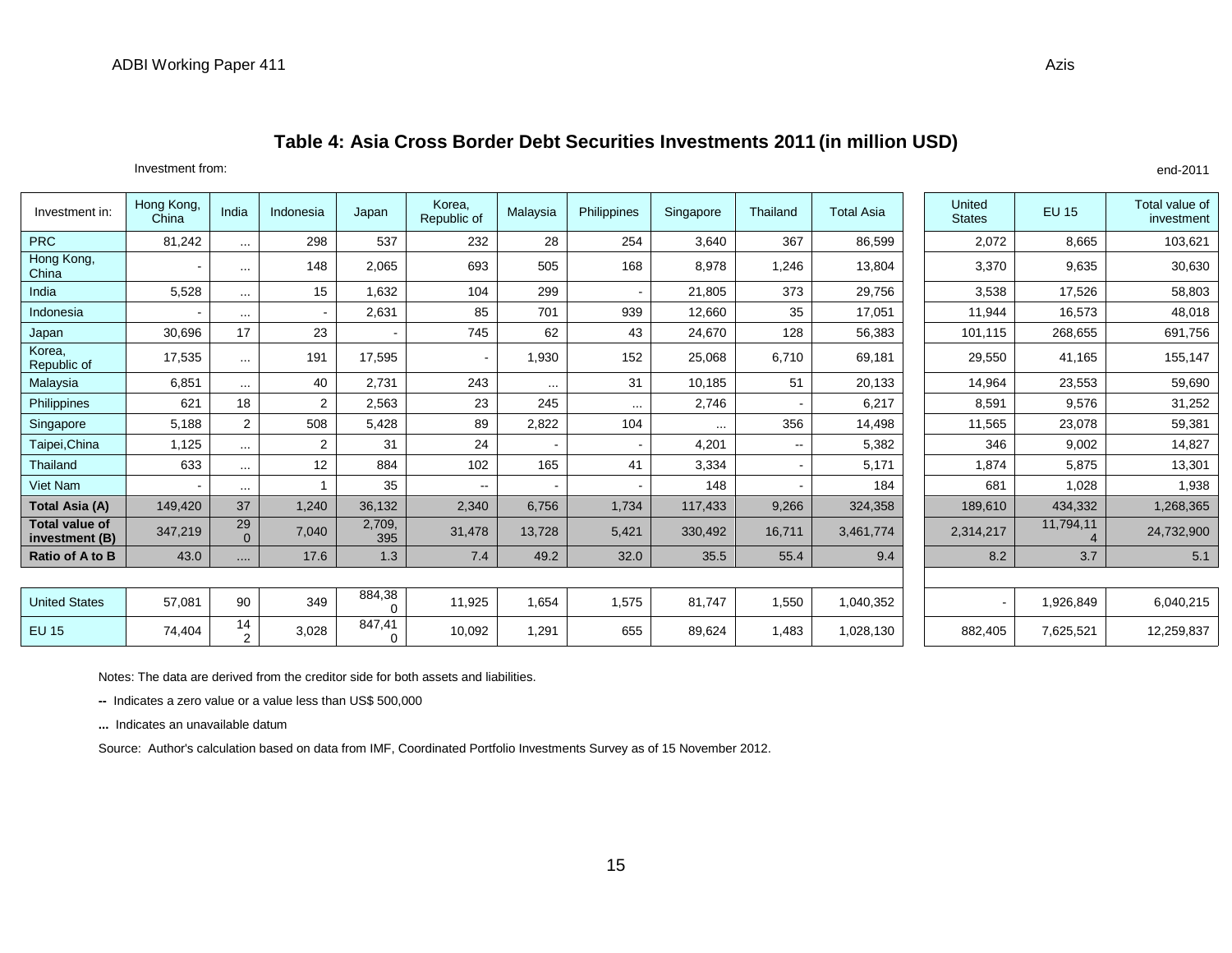Why is there a lack of regional bias? What are the most critical criteria regional investors use in their investment decision? Saby Mitra of ADB and I analyzed this question by combining a gravity model using a random effects panel least square procedure, and primary data analysis based on a field survey. $25$ 

Results of the econometric study point to financial market and economic size, market liquidity and stability, and financial openness as important determinants of investment decisions (the specific equations and the results are shown in the Appendix). The size of both source and destination country significantly matters in the decision of Asian investors to hold foreign debt securities. Size serves as the immediate and primary sign of financial market and economic development, attracting potential foreign investor participation. The importance of bond market liquidity is also evident. This might be the reason why Asian investors prefer to access the major financial centers—these centers have relatively higher liquidity compared with Asian bond markets. Critically important to Asian investors is the degree of openness of own and destination financial markets. Capital controls and barriers to bond market access increase transaction costs and inhibit Asian investors from participating in other Asian markets.

On average, investor holdings of foreign debt assets significantly respond to two components of portfolio returns: source country yields are negatively related to holdings of foreign local currency bonds, and the return stemming from the exchange rate gains and losses when converted to the currency of the source country.

Results of the field survey using the Analytic Hierarchy Process reveal similar conclusions. In particular, increasing overall return is the primary motivation of Asian investors when making their investment decision. Risk minimization is a factor closely considered. This suggests general cautiousness among participants in considering intraregional investment. The enormous weight placed on economic and political stability also provides a partial explanation for the high degree of home bias among Asian investors. This emphasis on stability is primarily a function of familiarity and knowledge. Lack of familiarity raises doubts about the perceived stability of a country from the foreign investor's point of view.

Since familiarity is highest in domestic markets, perceived stability is greatest in the investor's own country. Consequently, investing in global or intraregional markets becomes less attractive. Prioritizing liquidity, openness, and trading barriers only exacerbates the hesitation in intraregional investment, as most of the emerging markets in Asia are still developing. Finally, intraregional investments are hampered by the ability to freely move capital, whether due to existing regulatory restrictions or to a limited depth and/or breadth of market liquidity.

Another important feature for evaluating the merit of integration is the extent to which it provides benefits in terms of risk sharing. Numerous studies have tried to measure the degree of risk sharing in Asia to reveal almost unanimously that the degree of risk sharing in the region is small, even after the proliferation of regional arrangements in trade and finance. Using several welfare measures and alternative scenarios of risk sharing, Azis concludes that while the level of East Asian financial integration may have increased, its benefits in terms of consumption and investment risk sharing have been limited. Even the advantage of having greater resilience to

<span id="page-17-0"></span><sup>&</sup>lt;sup>25</sup> The field survey covers 69 respondents in 10 countries, conducted during March–mid-May 2011 using the method of the Analytic Hierarchy Process (Saaty 1996, 2001). It is found that the primary driver for Asian investors to invest outside their home country bond market is to improve overall returns and lower portfolio risks. Openness and trading barriers are the top two criteria in their investment decision, followed by a challenging regulatory framework and transparency of governance. Low-yield investors placed higher importance on openness than trading barriers, whereas the reverse is true for high-yield investors.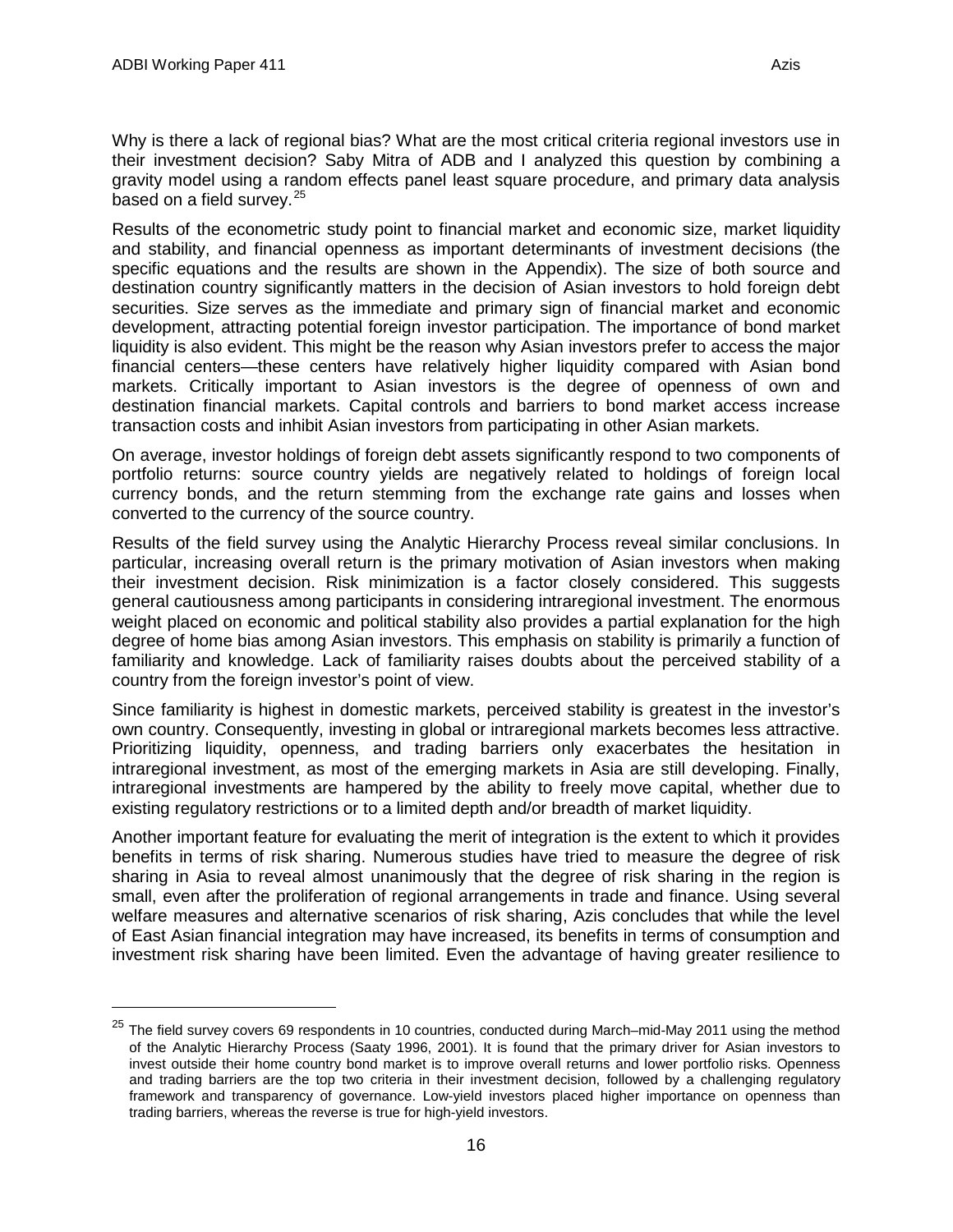external shock, that could be potentially reaped from greater synchronization of business cycles, has not been evident (Azis 2007: 190).

Similarly, a study published in an IMF Working Paper concludes that risk sharing in Asia is low intra-regionally. For a given degree of contagion risk exposure, the US stands out as the one that reaps the most benefit from sharing risks with Asia. The study suggests that the region should promote efforts to increase the degree of risk sharing without exposing countries to greater contagion risks: "pursuing these regional policy avenues should receive a priority over a push for further overall financial integration whose welfare effect may be ambiguous" (Rungcharoemkitkul 2011: 32).

Other studies on financial integration looking at international risk sharing also found that, contrary to theory, despite increased integration there appears to have been no substantial improvement in the degree of international risk sharing. I suspect part of the explanation rests with the fact that countries can insure themselves through accumulation of domestic assets, the size of which is sufficient to deal with the consequences of capital flows. The degree of risk sharing will increase only when the size of capital flows among the integrated economies is large. $^{26}$  $^{26}$  $^{26}$ 

The preceding discussion clearly shows that financial integration in Asia is still limited, and the process of integration has not really been propelled by explicit government initiatives through a full-scale top-down approach. Instead, it has largely been driven by the private sector. Given the low returns in slow-growing economies of industrial countries, and that financial reform including the harmonization of rule and standard will continue in Asia, the market may dictate that the finance sector becomes more integrated in the coming years. The benefit of integration in terms of risk sharing has so far been small. If RFA leads to further integration, in which the volume of intraregional capital flows increases, one expects that the provision of a financial safety net is enhanced. In the process, however, integration may increase the risk of volatility up to a certain threshold, beyond which the risk sharing can be high. The question is, what is that threshold and when will it be reached, if ever.

# <span id="page-18-0"></span>**4. CONCLUDING REMARKS**

Preventing a crisis is as important as managing one. They are both part of a financial safety net. In ASEAN+3, the ABMI is designed for crisis prevention by promoting integration of regional bond markets to avoid double mismatch, and the CMIM is designed for crisis management by providing liquidity support.

So far, financial integration in the region has remained limited. Asian investors show more global and local bias than regional bias. However, since the Lehman Brothers collapse they have been showing more local bias. But this should not be a major concern for at least three reasons. The investment of domestic savings in the same country is not incompatible with the idea of recycling Asian excess saving within the region, which is one of the goals of the ABMI. The main point is not to have the excess saving invested outside Asia. Secondly, financial integration lagging behind trade integration is a normal pattern—it occurs everywhere. As policymakers continue to work on removing obstacles to intraregional flows and harmonizing rules and standards, with or without the ABMI the market may eventually dictate what will happen with such flows. Given the current trend in the global economy, I predict intraregional flows will increase. Thirdly, as we have learned from the euro area crisis, integration carries

<span id="page-18-1"></span> $26$  The ability to default may also restrict international and interregional risk sharing.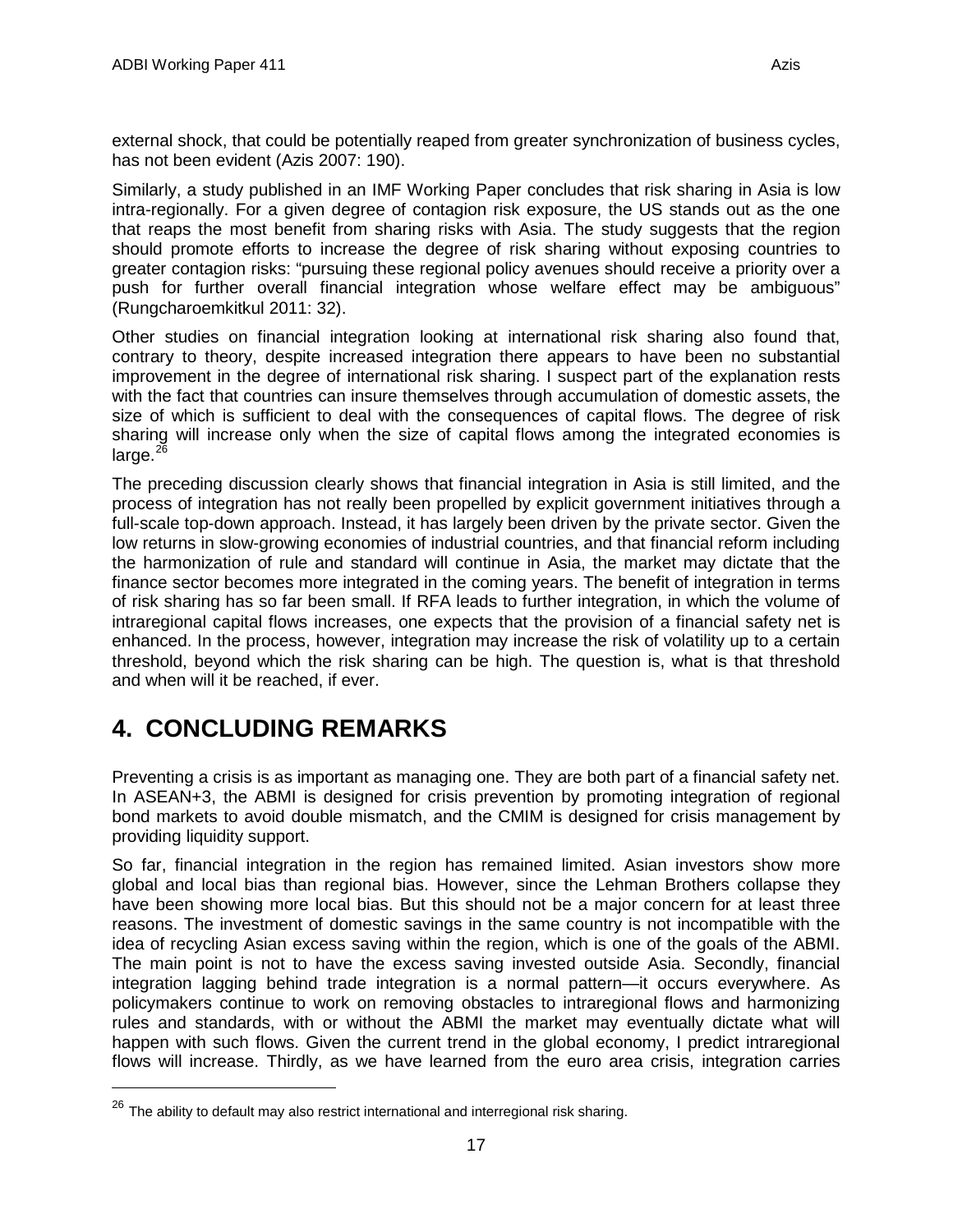risks. A more balanced view therefore suggests that we should not impose integration without considering its potential costs and risks (Azis 2011; ADB 2012).

But integration is not the same as cooperation. To the extent that the process of integration in Asia can accelerate along with its potential benefits and risks, regional cooperation is needed to manage the risks. One such risk is the financial contagion of a crisis. Cooperation in providing a regional financial safety net is therefore necessary. But, alas, the next crisis can be rooted in new vulnerabilities, and transmitted through new channels which we may or may not be able to detect. Trying to explain the 2008 crisis, Acemoglu (2009: 3) argued that "…there remains much uncertainty about what happened in the financial markets and inside many corporations…most of us did not recognize them before the crisis." Even in economies with relatively robust macroeconomic and finance sectors like in ASEAN+3, domestic safety nets alone may not be adequate to deal with such vulnerabilities, especially when the contagion channels do not mirror past events. It needs support from an effective regional safety net. As the anxiety about the euro area crisis continues to loom large and the recovery in the US remains sluggish, strengthening safety nets system is pivotal especially when the contagion has already occurred in the region (see Azis et al. 2013).

The safety net provided by the CMIM is currently ineffective, far from what it can and should be. Progress to make the facility ready when needed has been slow, always colliding with flagging political will. Inconsistency of the IMF-link is the most serious bottleneck. Along with inadequate resources, it deters member countries from using the facility. Ironically, the region's current resilience and stable sources of funding may stand in the way of having a more effective financial safety net.

The notion that only some ASEAN countries, not the "+3," will be on the receiving end (and hence the currently committed amount is sufficient) contradicts the essence of cooperation. It is also inconsistent with the principle of a regional safety net which requires a large amount of resources given the uncertain nature of future crisis and contagion (imagine the European Financial Stability Facility [EFSF] excluding Italy and Spain).

That is not to say that progress in the CMIM has not been made. Nor does it suggest that the region is in danger of an imminent crisis. I simply argue that the current regional safety net is not ready. It should be made ready soon by removing the inconsistency. In this current world of uncertainty, conjecturing that Asia is always resilient is a show of bravado. We don't learn from past mistakes if we believe domestic safety nets are sufficient to deal with a future shock. So, next time around, when the contagion effect of the euro area crisis forces an ASEAN+3 country to ask for help from the CMIM, I would say: don't hold your breath.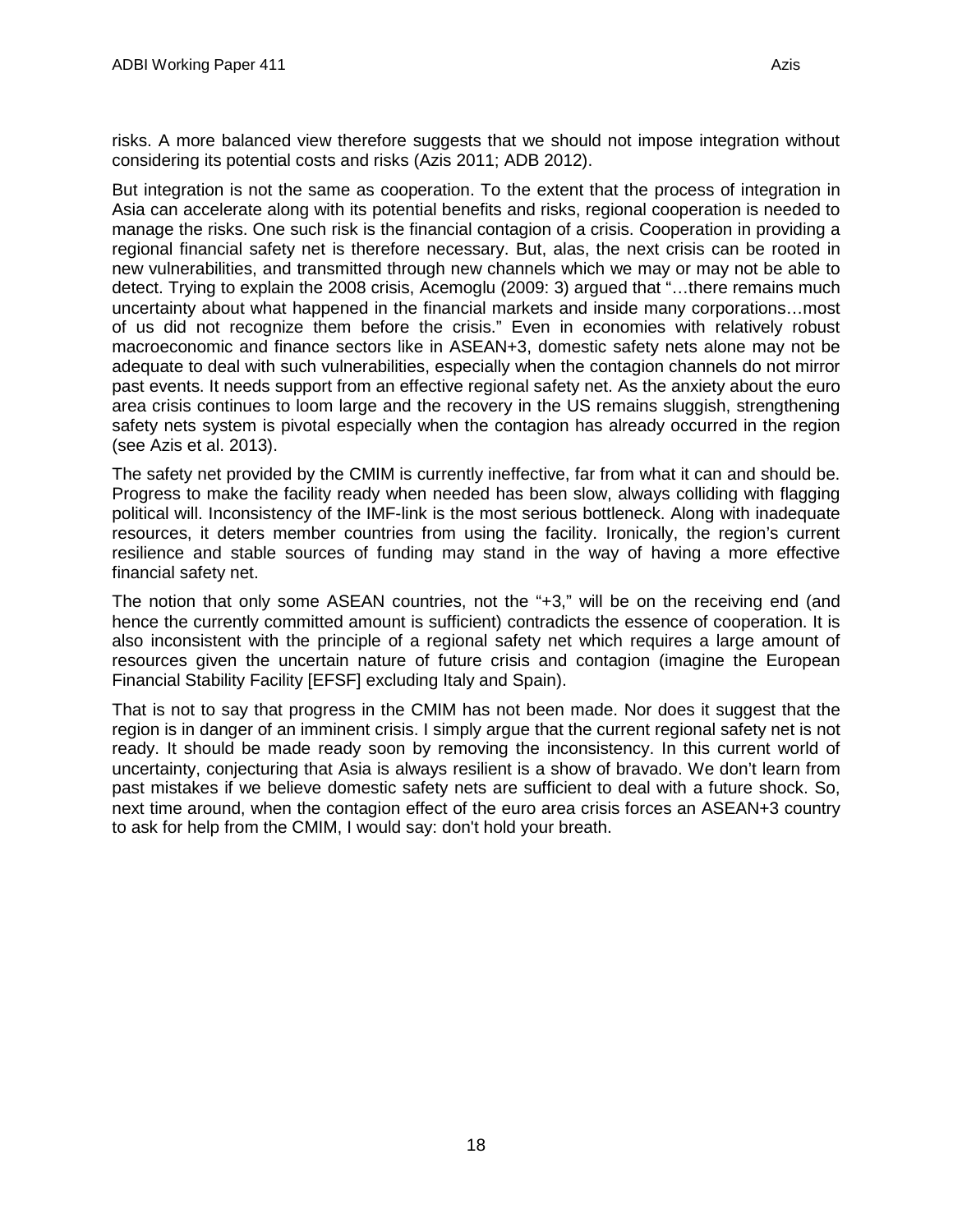## <span id="page-20-0"></span>**REFERENCES**

- Acemoglu, D. 2009. The Crisis of 2008: Structural Lessons for and from Economics. *CEPR Policy Insight* No. 28. London: Centre for Economic Policy Research.
- Adarov, A., and R. Tchaidze. 2011. Development of Financial Markets in Central Europe: the Case of the CE4 Countries. *International Monetary Fund* (*IMF) Working Paper* WP/11/101. Washington, DC. May.

Asian Development Bank. 2012. *Asian Economic Integration Monitor.* Manila. July.

- Azis, I.J., S. Mitra, A. Baluga, and R. Dime. 2013. The Threat of Financial Contagion to Emerging Asia's Local Bond Markets: Spillovers from Global Crises. *ADB Working Paper Series on Regional Economic Integration* No. 106. January.
- *———* and S. Mitra. 2012. Why Do Intra-Regional Debt Investments Remain Low in Asia? Policy Brief. Asian Development Bank. June.
- *———*. 2007. Articulating the Benefits and Costs of Regional Financial Arrangement in East Asia. In *Global Imbalances and Their Impact on Emerging Market Economies: Issues and Challenges,* edited by I. Simorangkir. Jakarta: Bank Indonesia.
- ———. 2009. Crisis, Complexity, and Conflict. In: Crisis, Complexity and Conflict (Contributions to Conflict Management, Peace Economics and Development, Volume 9), edited by I.J. Azis. Bingley, United Kingdom: Emerald Group Publishing Limited.
- *———.* 2011. Assessing Asian Economic Integration With Cautionary Notes. *Journal of Northeast Asia Development* 13:17–42.
- Borensztein, E., and P. Loungani. 2011. Asian Financial Integration: Trends and Interruptions. *IMF Working Paper* No. 11/4. Washington, DC. January.
- Eichengreen, B., and P. Luengnaruemitchai. 2004. Why Doesn't Asia Have Bigger Bond Markets? *NBER Working Papers* 10576. Cambridge, MA: National Bureau of Economic Research.

*———.* 2012. Regional Financial Arrangement and the IMF. In *Financial Regionalism and the International Monetary System* edited by M. Kawai and D. Lombardi. Manila and Washington, DC: Asian Development Bank Institute and Brookings Institution Press.

- Garcia-Herrero, A., P. Woolbridge, and D.-Y. Yang. 2009. Why don't Asians invest in Asia. The determinants of cross-border portfolio holdings. *Working Papers* 0908. BBVA Bank Economic Research Department.
- Kose, M.A., E.S. Prasad, and M.E. Terrones. 2003. How Does Globalization Affect the Synchronization of Business Cycles? *American Economic Review* vol. 93(2): 57–62. American Economic Association. May.
- Park, Y., and K. Shin. 2008. Economic Integration and Changes in the Business Cycle in East Asia: Is the Region Decoupling from the Rest of the World? *Asian Economic Papers*  8(1): 107–40.
- Rungcharoenkitkul, P. 2011. Risk Sharing and Financial Contagion in Asia: An Asset Price Perspective. IMF Working Paper WP 11/242. Washington, DC. October.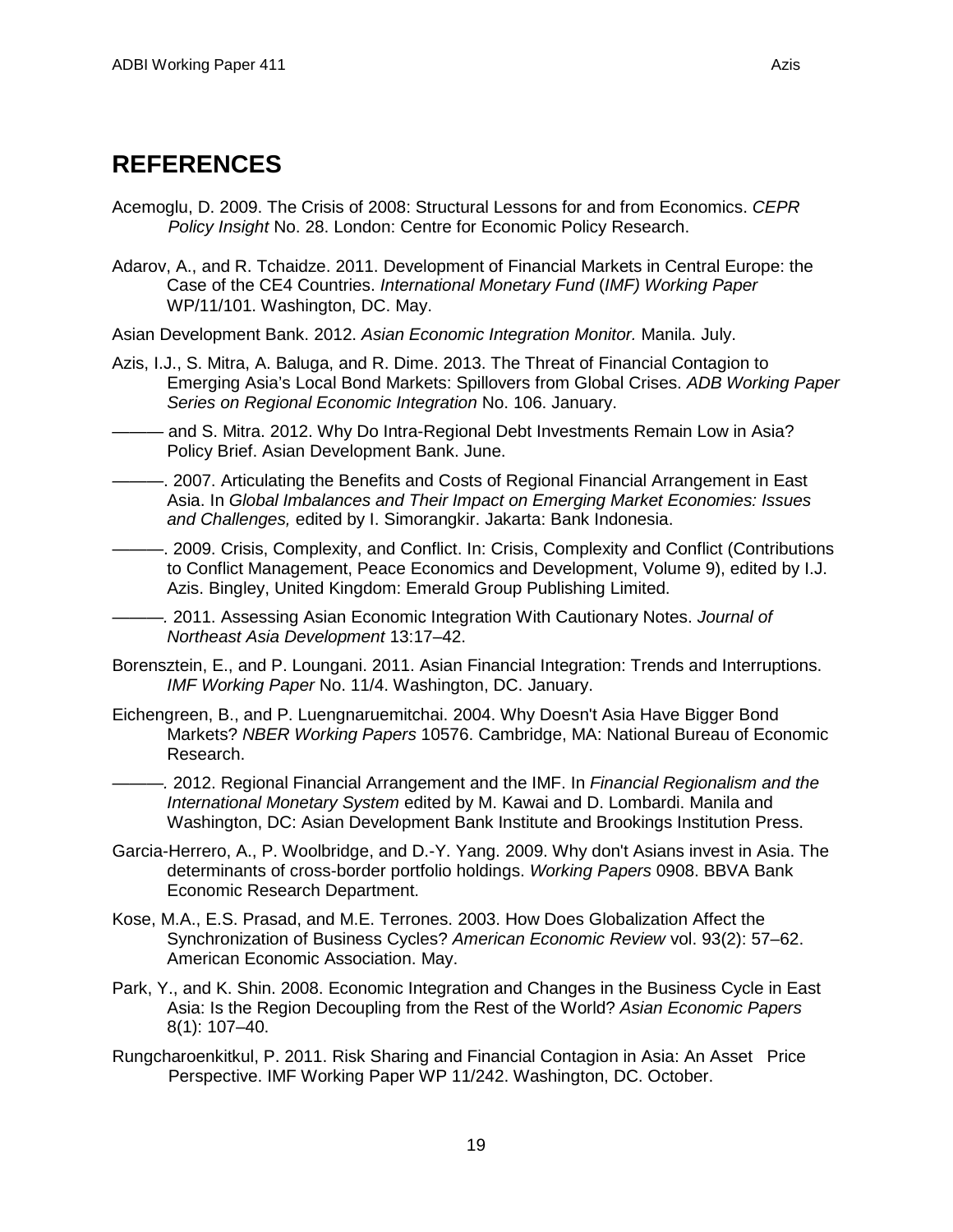- Saaty, T.L. 1996. *Fundamentals of decision making and priority theory with the analytic hierarchy process*. Pittsburgh, PA: RWS Publication.
- *———.* 2001. *Decision making with dependence and feedback: The analytic network process*. Pittsburgh, PA: RWS Publication.
- Soyoung, K., J.-W. Lee, and K. Shin. 2006. Regional and Global Financial Integration in East Asia. *Discussion Paper Series* 0602. Institute of Economic Research, Korea University.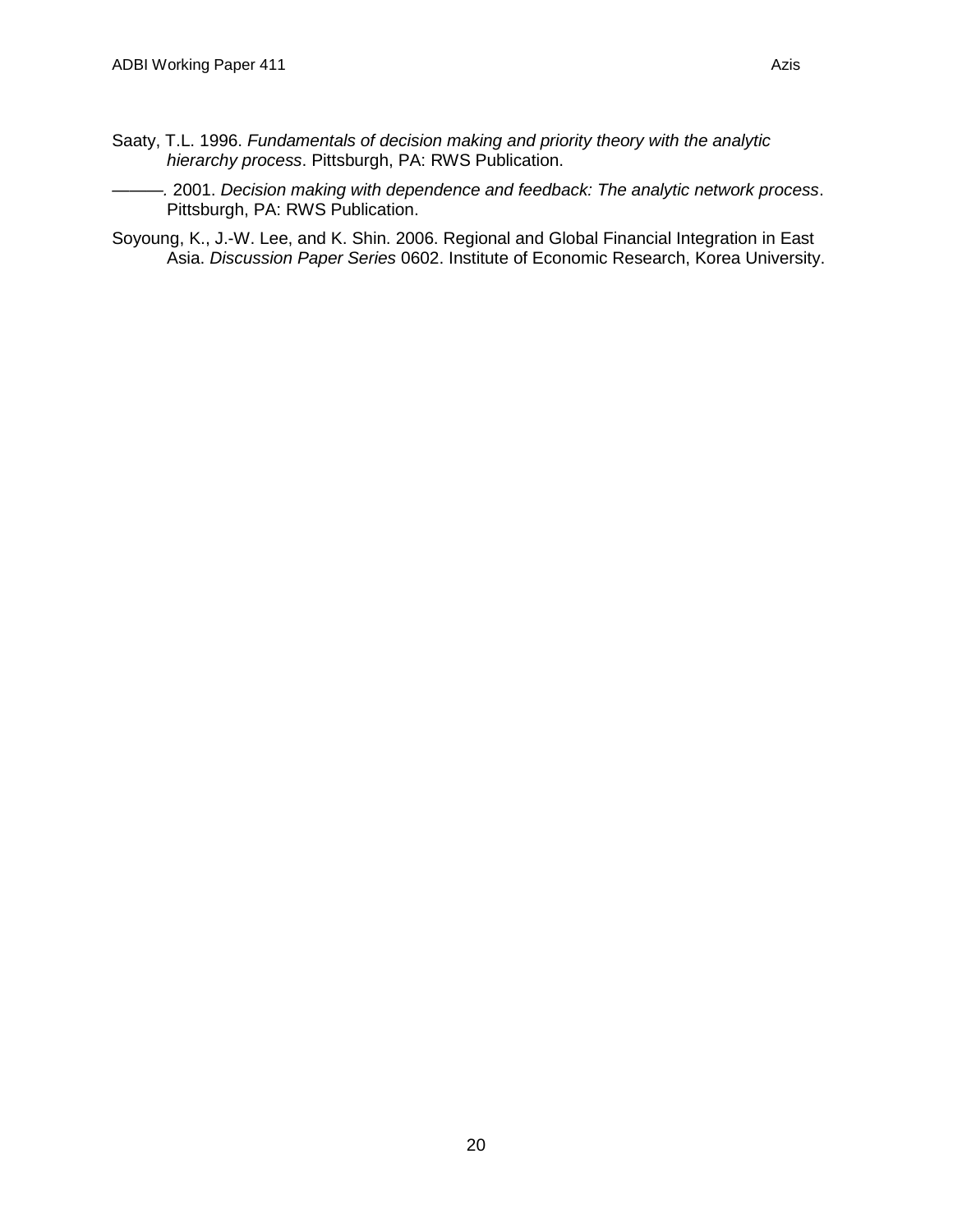### <span id="page-22-0"></span>**APPENDIX**

The determinants of bilateral debt securities holdings are analyzed using the following equation:

 $+\beta_{10}$ Postrade<sub>dt</sub> +  $\varepsilon_{\textit{sdt}}$  $\theta_{\rm t} + \beta_{\rm g} ER \Delta_{\rm gpt} + \beta_{\rm g} ExpER \Delta_{\rm f} App(1)_{\rm dst} + \beta_{\rm g} Y \Delta_{\rm o} Volatility_{\rm dt} + \beta_{\rm g} FinOpen_{\rm st}$  $\ln FI_{sdt} = \beta_0 + \beta_1 \ln Size_{st} + \beta_2 \ln Size_{dt} + \beta_3 BAS_{dt} + \beta_4 Yields_{st} + \beta_5 Yields_{dt}$ (1)

where  $^{FI}_{stat}$  is the cross-border holdings of the source country (s) of debt securities issued by the destination country (d).  $size_{st}$  is the amount of domestic bonds outstanding in the source country, and  $Size_{dt}$  is the amount of domestic bonds outstanding in the destination country. The link between bond market size of the destination country and investments in the bond market was proposed by Eichengreen and Luengnaruemitchai (2004).  $BAS_{dt}$  is the bid-ask spread prevailing in the bond market of the destination country (d). A large spread indicates an illiquid market.

*Yields<sub>st</sub>* are the yields on a 5-year local currency bond of the source country, and *Yields<sub>dt</sub>* are the yields on a 5-year local currency bond of the destination country. They measure comparative returns from holding bonds.  $ER \_app_{dst}$  is the appreciation of the destination country's currency relative to the currency in the source country; it indicates currency returns, i.e., an appreciating currency makes the domestic asset more expensive, which effectively lowers the return. *Y Volatility<sub>dt</sub>* is the volatility in yields which accounts for valuation risks and is computed using a 12-month rolling standard deviation. *Postrade<sub>de</sub>* refers to barriers in posttrading infrastructure of the destination country, such as those pertaining to the use of omnibus accounts and to settlement practices. A higher value indicates a larger number of barriers in the market infrastructure that can impede financial trading transactions. The index is a component of market barrier index constructed by Park and Shin (2011). *FinOpen<sub>s</sub>* is the financial openness in the source country to reflect the ease of investing offshore. It is based on the index computed by Chinn-Ito using information from the IMF Annual Report on Exchange Arrangements and Exchange Restrictions.

The stock market and banking sector may either complement or crowd out participants in the bond market. To test this, the following specification is used:

 $\theta + \beta_{10}$ Postrade<sub>dt</sub></sub> +  $\beta_{11}$ DC  $\_\text{GDP}_{dt}$  +  $\beta_{12}$ MCap  $\_\text{GDP}_{dt}$  +  $\varepsilon_{sdt}$  $a + \beta_6 ER \_app_{dst} + \beta_7 ExpER \_App(1)_{dst} + \beta_8 Y \_Volatility_{dt} + \beta_9 FinOpen_{st}$  $\ln{FI}_{sdt} = \beta_0 + \beta_1 \ln{Size}_{st} + \beta_2 \ln{Size}_{dt} + \beta_3 BAS_{dt} + \beta_4 Yields_{st} + \beta_5 Yields_{dt}$ (2)

where  $DC\_GDP_{dt}$  is outstanding domestic credit in the banking sector as a proportion of gross domestic product (GDP) of the destination country, and  $MCap\_GDP_{dt}$  is the stock market capitalization in the destination country.

To the extent that the banking sector and stock market directly influence the size of a bond market, causing multicollinearity problems, the model is modified by removing bond market size